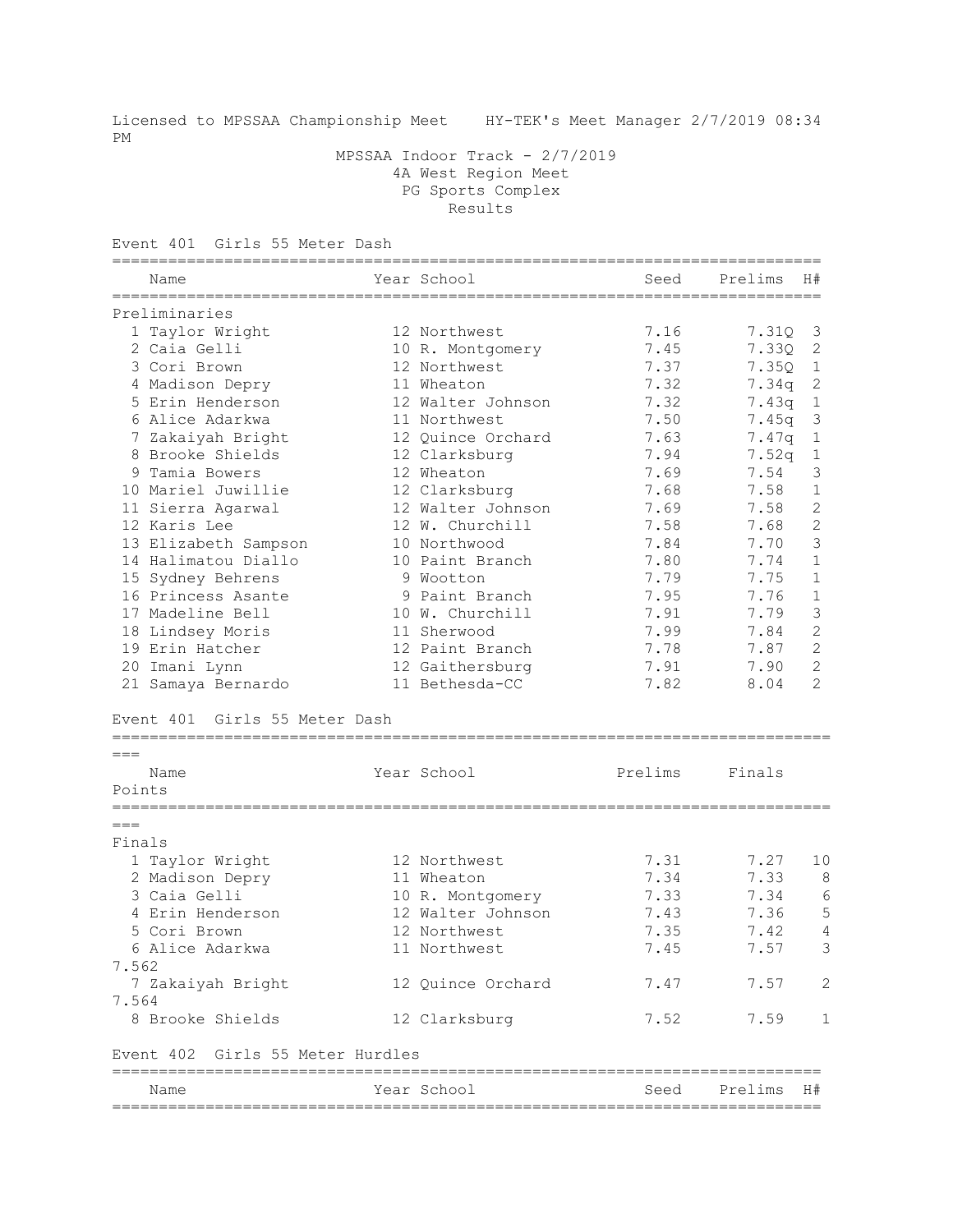|          | Preliminaries                        |                                    |         |        |                 |
|----------|--------------------------------------|------------------------------------|---------|--------|-----------------|
|          | 1 KayaRae Dunbar                     | 11 Paint Branch                    | 8.09    | 8.37Q  | 3               |
|          | 2 Erin Henderson                     | 12 Walter Johnson                  | 8.97    | 9.00Q  | 2               |
|          | 3 Jordyn Walker                      | 11 Springbrook                     | 8.98    | 9.02Q  | $\mathbf{1}$    |
|          | 4 Ruth Kamgang                       | 12 Gaithersburg                    | 9.31    | 9.03q  | 3               |
|          | 5 Haley Williams                     | 10 Clarksburg                      | 9.29    | 9.16q  | $\sqrt{2}$      |
|          | 6 Sofia Grossman                     | 12 Sherwood                        | 9.58    | 9.21q  | $\mathbf{2}$    |
|          | 7 Jasmine Williams                   | 11 Clarksburg                      | 9.25    | 9.37q  | $1\,$           |
|          | 8 Serena Landsman                    | 10 W. Churchill                    | 9.84    | 9.69q  | $\mathbf 1$     |
|          | 9 Dasia Jolley Dillard               | 12 Paint Branch                    | 9.59    | 9.77   | $\mathbf{1}$    |
|          | 10 Maya Dubensky                     | 11 R. Montgomery                   | 10.01   | 9.88   | 3               |
|          | 11 Antoinette Lorfils                | 11 Northwest                       | 9.51    | 10.00  | 3               |
|          | 12 Arianna Pitts                     | 12 Clarksburg                      | 10.33   | 10.01  | 2               |
|          | 13 Danejah Kyle                      | 10 Quince Orchard                  | 10.33   | 10.08  | $\mathbf{1}$    |
|          | 14 Grace Dear                        | 11 Quince Orchard                  | 10.26   | 10.09  | $1\,$           |
|          | 15 Liana Wilkinson                   | 11 Walter Johnson                  | 10.08   | 10.11  | $\sqrt{2}$      |
|          | 16 Julia Mencher                     | 12 Bethesda-CC                     | 10.07   | 10.13  | $\mathcal{S}$   |
|          | 17 Jordyn Reicin                     | 10 W. Churchill                    | 10.58   | 10.30  | $\mathfrak{Z}$  |
|          | 18 Ayah Rahman                       | 9 Northwest                        | 10.40   | 10.31  | 3               |
|          | 19 Imani Lynn                        | 12 Gaithersburg                    | 9.92    | 10.32  | $\mathbf{2}$    |
|          | 20 Christina Addison                 | 10 Gaithersburg                    | 10.67   | 10.54  | $\overline{2}$  |
|          | 21 Taylor Chao                       | 9 R. Montgomery                    | 11.37   | 10.77  | 2               |
|          | 22 Noelle Hailu                      | 9 Northwest                        | 11.02   | 11.05  | $\mathbf{1}$    |
|          | 23 Charley Hutton                    | 10 W. Churchill                    | 11.33   | 11.24  | $\mathbf 1$     |
|          | 24 Holly Adams                       | 10 Walt Whitman                    | 11.41   | 11.39  | 3               |
|          | Event 402 Girls 55 Meter Hurdles     |                                    |         |        |                 |
| $===$    | Name                                 | Year School                        | Prelims | Finals |                 |
| Points   |                                      |                                    |         |        |                 |
| $===$    |                                      |                                    |         |        |                 |
| Finals   |                                      |                                    |         |        |                 |
|          |                                      | 11 Paint Branch                    | 8.37    | 8.09   |                 |
|          | 1 KayaRae Dunbar<br>2 Erin Henderson |                                    |         |        | 10<br>8         |
|          |                                      | 12 Walter Johnson                  | 9.00    | 8.86   | 6               |
| 8.945    | 3 Jordyn Walker                      | 11 Springbrook                     | 9.02    | 8.95   |                 |
|          | 4 Haley Williams                     | 10 Clarksburg                      | 9.16    | 8.95   | 5               |
| 8.947    |                                      |                                    |         |        |                 |
|          | 5 Sofia Grossman                     | 12 Sherwood                        | 9.21    | 9.04   | 4               |
|          | 6 Jasmine Williams                   |                                    | 9.37    | 9.16   |                 |
|          | 7 Ruth Kamgang                       | 11 Clarksburg                      | 9.03    | 9.23   | 3<br>$\sqrt{2}$ |
|          | 8 Serena Landsman                    | 12 Gaithersburg<br>10 W. Churchill | 9.69    | 9.40   | $\mathbf{1}$    |
|          |                                      |                                    |         |        |                 |
|          | Event 403 Girls 300 Meter Dash       |                                    |         |        |                 |
|          |                                      |                                    |         |        |                 |
| ======   |                                      |                                    |         |        |                 |
|          | Name                                 | Year School                        | Seed    | Finals | H#              |
| Points   |                                      |                                    |         |        |                 |
| $======$ |                                      |                                    |         |        |                 |
|          | 1 Caia Gelli                         |                                    | 41.31   | 40.72  | 4               |
| 10       |                                      | 10 R. Montgomery                   |         |        |                 |
|          | 2 Cori Brown                         | 12 Northwest                       | 41.51   | 41.14  | 4               |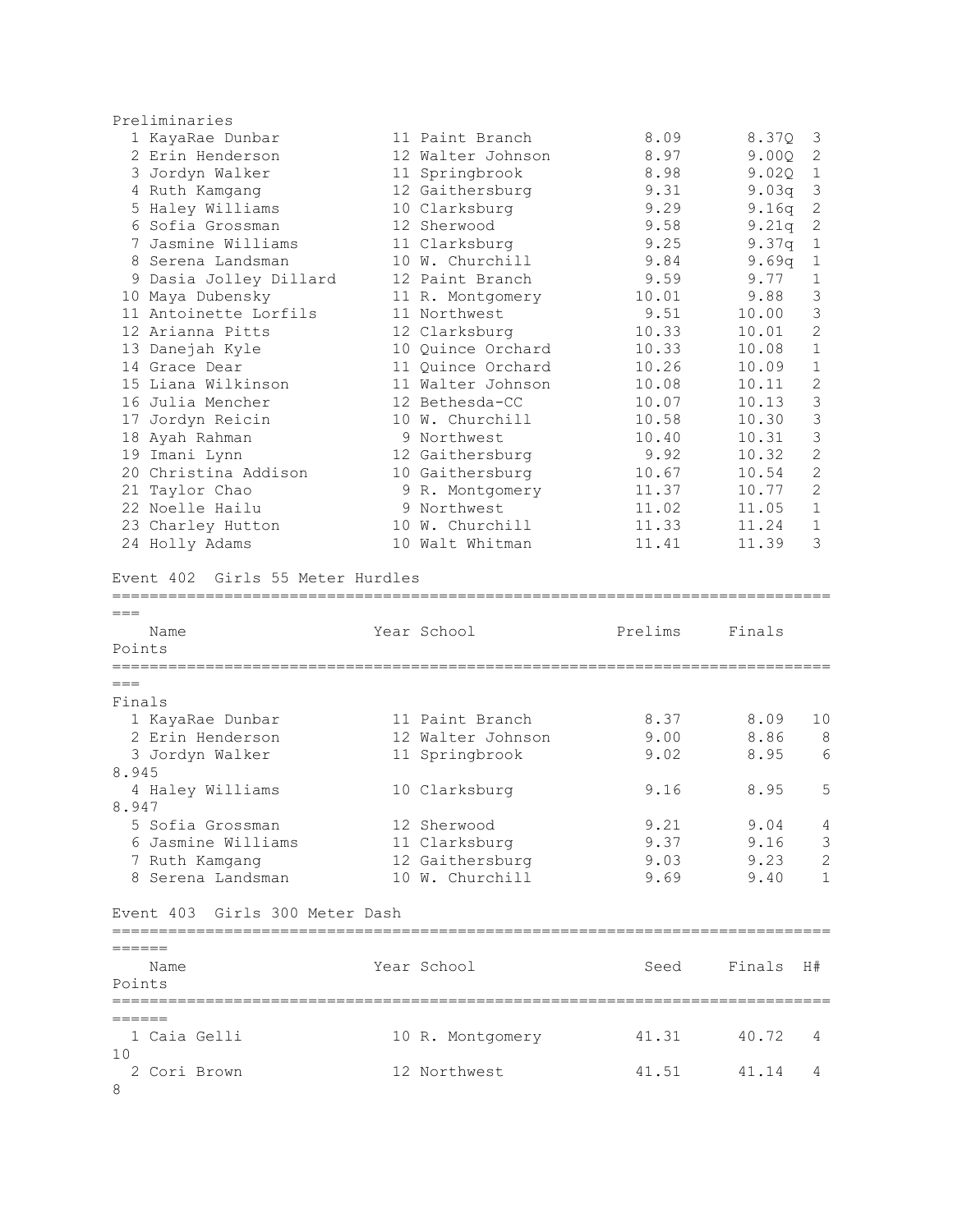|                             | 3 Kyra Lyles                                                                                                                                                                                                                                                                                         | 11 Quince Orchard                                                                                                                                                                                                                                             | 42.05                                                                                                                      | 41.43                                                                                                                      | 4                                                                                                                                                                                                            |
|-----------------------------|------------------------------------------------------------------------------------------------------------------------------------------------------------------------------------------------------------------------------------------------------------------------------------------------------|---------------------------------------------------------------------------------------------------------------------------------------------------------------------------------------------------------------------------------------------------------------|----------------------------------------------------------------------------------------------------------------------------|----------------------------------------------------------------------------------------------------------------------------|--------------------------------------------------------------------------------------------------------------------------------------------------------------------------------------------------------------|
| 6                           | 4 Taylor Wright                                                                                                                                                                                                                                                                                      | 12 Northwest                                                                                                                                                                                                                                                  | 41.85                                                                                                                      | 41.50                                                                                                                      | 4                                                                                                                                                                                                            |
| 5                           | 5 Michelle Kamara                                                                                                                                                                                                                                                                                    | 12 Gaithersburg                                                                                                                                                                                                                                               | 41.58                                                                                                                      | 41.65                                                                                                                      | 4                                                                                                                                                                                                            |
| 4                           | 6 Alexis Stewartson                                                                                                                                                                                                                                                                                  | 12 Montgomery Blair                                                                                                                                                                                                                                           | 43.08                                                                                                                      | 42.76                                                                                                                      | 3                                                                                                                                                                                                            |
| 3                           | 7 Alexis Martin                                                                                                                                                                                                                                                                                      | 12 Quince Orchard                                                                                                                                                                                                                                             | 43.95                                                                                                                      | 42.91                                                                                                                      | 2                                                                                                                                                                                                            |
| 2<br>$\mathbf{1}$           | 8 Ally Hilligoss                                                                                                                                                                                                                                                                                     | 11 Walter Johnson                                                                                                                                                                                                                                             | 43.82                                                                                                                      | 42.95                                                                                                                      | 3                                                                                                                                                                                                            |
|                             | 9 Sydney Behrens<br>10 Sierra Agarwal<br>11 Brooke Shields<br>12 Erin Henderson<br>13 Princess Asante<br>14 Tamia Howard<br>15 Siena Smith<br>16 Alice Adarkwa<br>17 Halimatou Diallo<br>18 Dencia Phillips<br>19 Sinead Claffey<br>20 Madeline Bell<br>21 Elizabeth Baggett<br>22 Genevieve Grenier | 9 Wootton<br>12 Walter Johnson<br>12 Clarksburg<br>12 Walter Johnson<br>9 Paint Branch<br>12 John F. Kennedy<br>11 Walt Whitman<br>11 Northwest<br>10 Paint Branch<br>12 Paint Branch<br>12 Sherwood<br>10 W. Churchill<br>9 W. Churchill<br>11 R. Montgomery | 43.77<br>43.81<br>44.66<br>43.67<br>44.67<br>43.64<br>44.80<br>43.02<br>45.13<br>45.28<br>45.63<br>46.41<br>46.38<br>46.53 | 43.26<br>43.46<br>43.70<br>43.99<br>44.02<br>44.22<br>44.41<br>44.63<br>44.80<br>45.53<br>45.68<br>45.77<br>46.43<br>47.77 | 3<br>$\mathfrak{Z}$<br>$\mathbf{2}$<br>$\mathfrak{Z}$<br>$\overline{c}$<br>3<br>$\overline{2}$<br>$\sqrt{4}$<br>$\mathbf{1}$<br>$\mathbf{1}$<br>$\mathbf{1}$<br>$\mathbf{1}$<br>$\mathbf{1}$<br>$\mathbf{1}$ |
|                             | Girls 500 Meter Run<br>Event 404                                                                                                                                                                                                                                                                     |                                                                                                                                                                                                                                                               |                                                                                                                            |                                                                                                                            |                                                                                                                                                                                                              |
| ======<br>Points            | -===================================<br>Name<br>========                                                                                                                                                                                                                                             | Year School                                                                                                                                                                                                                                                   | Seed                                                                                                                       | Finals                                                                                                                     | H#                                                                                                                                                                                                           |
| ======                      |                                                                                                                                                                                                                                                                                                      |                                                                                                                                                                                                                                                               |                                                                                                                            |                                                                                                                            |                                                                                                                                                                                                              |
| 10                          | 1 Michelle Kamara                                                                                                                                                                                                                                                                                    | 12 Gaithersburg                                                                                                                                                                                                                                               | 1:16.75                                                                                                                    | 1:17.90                                                                                                                    | 4                                                                                                                                                                                                            |
| 8                           | 2 K.C. Ashiogwu                                                                                                                                                                                                                                                                                      | 11 Gaithersburg                                                                                                                                                                                                                                               | 1:18.66                                                                                                                    | 1:18.23                                                                                                                    | 4                                                                                                                                                                                                            |
|                             | 3 Kyra Lyles                                                                                                                                                                                                                                                                                         | 11 Quince Orchard 1:18.91                                                                                                                                                                                                                                     |                                                                                                                            | 1:19.12                                                                                                                    | 4                                                                                                                                                                                                            |
| 6                           | 4 JahMei Wyatt                                                                                                                                                                                                                                                                                       | 10 Clarksburg                                                                                                                                                                                                                                                 | 1:21.40                                                                                                                    | 1:19.41                                                                                                                    | 4                                                                                                                                                                                                            |
| 5                           | 5 Alexis Stewartson                                                                                                                                                                                                                                                                                  | 12 Montgomery Blair                                                                                                                                                                                                                                           | 1:22.96                                                                                                                    | 1:22.07                                                                                                                    | 3                                                                                                                                                                                                            |
| 4                           | 6 Annabel Dulaney                                                                                                                                                                                                                                                                                    | 11 Northwest                                                                                                                                                                                                                                                  | 1:22.53                                                                                                                    | 1:22.35                                                                                                                    | 3                                                                                                                                                                                                            |
| 3                           | 7 Anjali Iyer                                                                                                                                                                                                                                                                                        | 11 W. Churchill                                                                                                                                                                                                                                               | 1:22.52                                                                                                                    | 1:22.46                                                                                                                    | 4                                                                                                                                                                                                            |
| $\mathbf{2}$<br>$\mathbf 1$ | 8 Neva Jane Maldonado                                                                                                                                                                                                                                                                                | 10 Bethesda-CC                                                                                                                                                                                                                                                | 1:29.91                                                                                                                    | 1:25.16                                                                                                                    | $\mathbf{1}$                                                                                                                                                                                                 |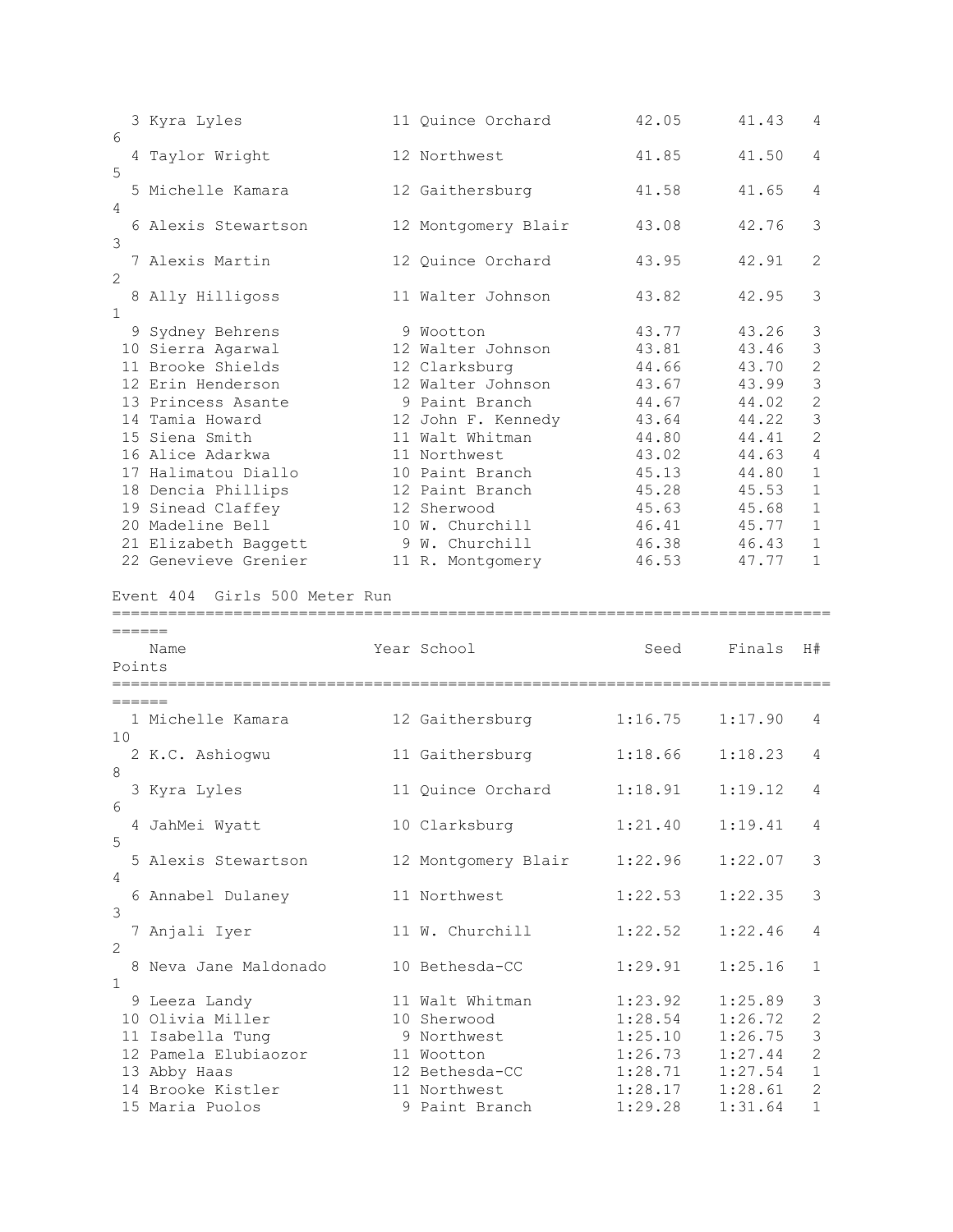Event 405 Girls 800 Meter Run

| ======         |                                   |                                       |         |         |                |
|----------------|-----------------------------------|---------------------------------------|---------|---------|----------------|
|                | Name                              | Year School                           | Seed    | Finals  | H#             |
| Points         |                                   |                                       |         |         |                |
|                |                                   | ===================================== |         |         |                |
| ======         |                                   |                                       |         |         |                |
| 10             | 1 JahMei Wyatt                    | 10 Clarksburg                         | 2:25.55 | 2:23.37 | 2              |
|                | 2 Fiona Kelleher                  | 11 Bethesda-CC                        | 2:25.98 | 2:25.32 | $\mathbf{2}$   |
| 8              |                                   |                                       |         |         |                |
|                | 3 Breanna McDonald                | 12 Walt Whitman                       | 2:24.37 | 2:25.59 | $\mathbf{2}$   |
| 6              |                                   |                                       |         |         |                |
|                | 4 Anjali Iyer                     | 11 W. Churchill                       | 2:29.95 | 2:26.48 | 2              |
| 5              |                                   |                                       |         |         |                |
|                | 5 Jessica Zito                    | 10 Walter Johnson                     | 2:27.60 | 2:28.59 | 2              |
| 4              |                                   |                                       |         |         |                |
|                | 6 Katherine Moore                 | 12 Northwood                          | 2:30.10 | 2:29.00 | 2              |
| 3              |                                   | 10 Bethesda-CC                        | 2:29.77 | 2:29.22 | 2              |
| $\overline{2}$ | 7 Juliana Capizzi                 |                                       |         |         |                |
|                | 8 Adrienne Bruch                  | 12 Walter Johnson                     | 2:29.24 | 2:31.06 | 2              |
| $\mathbf{1}$   |                                   |                                       |         |         |                |
|                | 9 Olivia Miller                   | 10 Sherwood                           | 2:30.65 | 2:31.12 | 2              |
|                | 10 Anaiya Bobo                    | 10 Northwood                          | 2:31.02 | 2:33.29 | $\overline{c}$ |
|                | 11 Caroline Snyder                | 11 Walt Whitman                       | 2:31.32 | 2:34.73 | $\mathbf{1}$   |
|                | 12 Elizabeth Sklaire              | 11 Walt Whitman                       | 2:31.63 | 2:35.79 | $\mathbf{1}$   |
|                | 13 Samantha Rodriguez             | 9 Montgomery Blair                    | 2:36.01 | 2:37.49 | $\mathbf{1}$   |
|                | 14 Jalue Fayad                    | 10 Northwood                          | 2:33.30 | 2:37.58 | $\mathbf{1}$   |
|                | 15 Solome Teferi                  | 10 Springbrook                        | 2:36.72 | 2:37.69 | $\mathbf{1}$   |
|                | 16 Soraya Bernal                  | 10 Bethesda-CC                        | 2:29.55 | 2:39.01 | $\overline{2}$ |
|                | 17 Brooke Kistler                 | 11 Northwest                          | 2:33.38 | 2:41.54 | $\mathbf{1}$   |
|                | 18 Avery Jackson                  | 11 Clarksburg                         | 2:28.38 | 2:42.11 | $\overline{2}$ |
|                | 19 Alexandria Primich             | 10 W. Churchill                       | 2:35.53 | 2:42.58 | $\mathbf{1}$   |
|                | 20 Catherine Rodriquez            | 10 Paint Branch                       | 2:36.69 | 2:44.79 | $\mathbf{1}$   |
|                | 21 Talia Dantus                   | 9 Quince Orchard                      | 2:42.61 | 2:46.91 | $\mathbf{1}$   |
|                | 22 Maria Puolos                   | 9 Paint Branch                        | 2:42.66 | 2:50.88 | $\mathbf{1}$   |
|                |                                   |                                       |         |         |                |
|                | Girls 1600 Meter Run<br>Event 406 |                                       |         |         |                |
|                |                                   |                                       |         |         |                |
|                |                                   |                                       |         |         |                |
|                | Name                              | Year School                           | Seed    | Finals  | H#             |
| Points         |                                   |                                       |         |         |                |
|                |                                   |                                       |         |         |                |
|                |                                   |                                       |         |         |                |
|                | 1 Ella Gaul                       | 10 Walter Johnson 5:13.05 5:16.88     |         |         | 2              |
| 10             |                                   |                                       |         |         |                |
|                | 2 Breanna McDonald                | 12 Walt Whitman                       | 5:14.91 | 5:32.52 | 2              |
| 8              | 3 Alexandria Primich              |                                       |         |         | 2              |
| 6              |                                   | 10 W. Churchill                       | 5:39.52 | 5:36.53 |                |
|                | 4 Elise Durr                      | 12 Gaithersburg                       | 5:45.34 | 5:39.26 | 2              |
| 5              |                                   |                                       |         |         |                |
|                | 5 Alicia Lauwers                  | 11 Walt Whitman                       | 5:33.84 | 5:39.95 | 2              |
| 4              |                                   |                                       |         |         |                |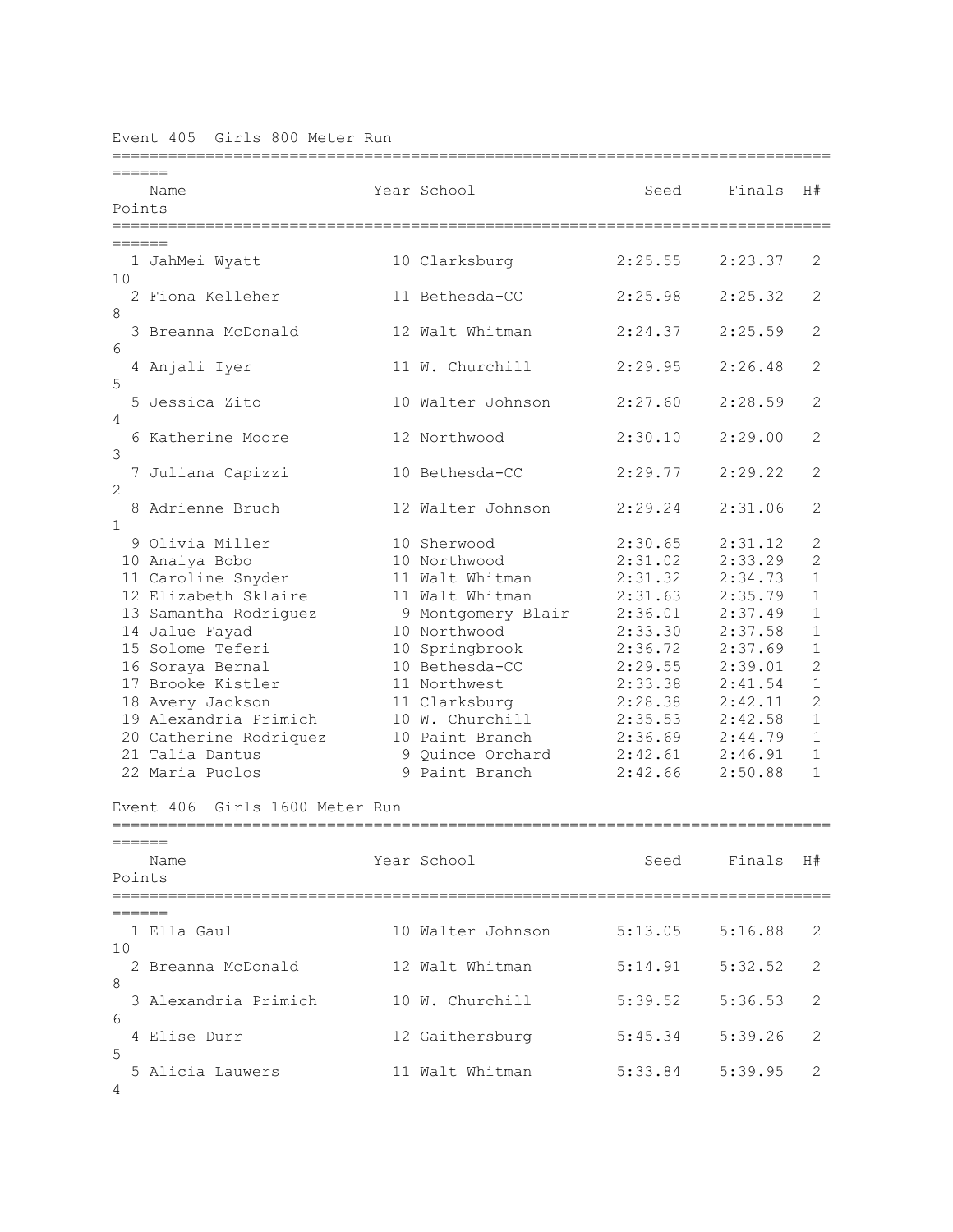| 3           | 6 Olivia Rosemond                                  | 9 Northwood               | 5:46.11              | 5:40.07                        | 2                        |
|-------------|----------------------------------------------------|---------------------------|----------------------|--------------------------------|--------------------------|
|             | 7 Rosalind van der Does de 11 Bethesda-CC          |                           | 5:33.25              | 5:42.23                        | $\mathbf{2}$             |
| 2           |                                                    |                           |                      |                                |                          |
|             | 8 Sophia Morales                                   | 10 Walter Johnson         | 5:35.30              | 5:44.44                        | 2                        |
| $\mathbf 1$ | 9 Avery Jackson                                    | 11 Clarksburg             | 5:27.09              | 5:47.33                        | 2                        |
|             | 10 Eleni Kambouris                                 | 10 Bethesda-CC            | 5:49.75              | 5:55.24                        | $\mathbf{1}$             |
|             | 11 Jessie Williams                                 | 12 Albert Einstein        | 5:47.13              | 5:57.20                        | $\mathbf{1}$             |
|             | 12 Virginia Brown                                  | 12 Bethesda-CC            | 5:55.53              | 5:59.37                        | $\mathbf{1}$             |
|             | 13 Catherine Rodriguez 12 Montgomery Blair 5:49.48 |                           |                      | 5:59.55                        | $\mathbf{1}$             |
|             | 14 Jaeda Woodruff                                  | 10 Wheaton                | 6:04.45              | 5:59.82                        | $\mathbf 1$              |
|             |                                                    | 10 W. Churchill           | $6:00.40$ $6:00.07$  |                                | $\mathbf{1}$             |
|             | 15 Perrin Myers<br>16 Marissa Branham              | 12 Northwest              |                      |                                | 2                        |
|             |                                                    |                           |                      | 5:45.66 6:00.14                |                          |
|             | 17 Camille Gagne                                   | 10 Walter Johnson         | 5:47.14              | 6:05.47<br>$6:11.82$ $6:08.55$ | $\mathbf{1}$             |
|             | 18 Bridget Kelly                                   | 9 W. Churchill            |                      | $6:09.96$ $6:08.56$            | $\mathbf{1}$             |
|             | 19 Adeena Kreisler                                 | 12 Albert Einstein        |                      |                                | $\mathbf{1}$             |
|             | 20 Melanie Tommer                                  | 11 Wootton                |                      | $6:07.20$ $6:11.52$            | $\mathbf{1}$             |
|             | 21 Jamie Grossberg                                 | 12 Quince Orchard 5:57.25 |                      | 6:15.77                        | $\mathbf{1}$             |
|             | Event 407 Girls 3200 Meter Run                     |                           |                      |                                |                          |
|             | ______                                             |                           |                      |                                |                          |
|             | Name                                               | Year School               | Seed                 | Finals                         | H#                       |
|             | Points                                             |                           |                      |                                |                          |
|             |                                                    |                           |                      |                                |                          |
|             | ======                                             |                           |                      |                                |                          |
|             | 1 Ella Gaul                                        | 10 Walter Johnson         | 11:23.42             | 11:35.42                       | 2                        |
| 10          |                                                    |                           |                      |                                |                          |
|             | 2 Jenna Goldberg                                   | 11 Walter Johnson         | 11:52.97             | 11:46.86                       | 2                        |
| 8           |                                                    |                           |                      |                                |                          |
|             | 3 Madison Armonda                                  | 12 Northwood              | 11:49.50             | 12:03.51                       | 2                        |
| 6           |                                                    |                           |                      |                                |                          |
|             | 4 Helena Lee                                       | 11 Northwest              | 11:59.14             | 12:04.54                       | 2                        |
| 5           |                                                    |                           |                      |                                |                          |
|             | 5 Emmersen Weinberg                                | 11 Walt Whitman           | 11:57.52             | 12:04.80                       | 2                        |
| 4           |                                                    |                           |                      |                                |                          |
|             | 6 Emma Humphreys                                   | 10 Bethesda-CC            | 11:47.34             | 12:06.11                       | $\mathbf{2}$             |
| 3           |                                                    |                           |                      |                                |                          |
|             | 7 Alicia Lauwers                                   | 11 Walt Whitman           | 12:07.00             | 12:30.83                       | $\overline{\phantom{a}}$ |
| 2           |                                                    |                           |                      |                                |                          |
|             | 8 Ellie Wade                                       | 10 Bethesda-CC            | 12:37.83             | 12:35.62                       | 2                        |
| $\mathbf 1$ |                                                    |                           |                      |                                |                          |
|             |                                                    |                           |                      |                                |                          |
|             | 9 Alexa Donaldson                                  | 12 Sherwood               |                      | 12:44.47                       | 2                        |
|             |                                                    | 9 Bethesda-CC             | 12:37.05             |                                | 1                        |
|             | 10 Aiko Abo Dominguez                              |                           | 12:45.00<br>12:27.14 | 13:07.03                       | 2                        |
|             | 11 Margaret Lilyestrom                             | 12 Quince Orchard         |                      | 13:09.89                       |                          |
|             | 12 Bianca Zeigler                                  | 12 Northwest              | 13:07.55             | 13:20.56                       | 1                        |
|             | 13 Rebecca Wessel                                  | 12 Montgomery Blair       | 13:05.94             | 13:33.50                       | $\mathbf 1$              |
|             | 14 Lauren Anderson                                 | 9 W. Churchill            | 13:05.99             | 13:37.31                       | $\mathbf 1$              |
|             | 15 Mira Diamond-Berman                             | 11 Montgomery Blair       | 13:32.05             | 13:46.48                       | $\mathbf 1$              |
|             | 16 Helen Craig                                     | 9 Clarksburg              | 14:18.20             | 13:56.67                       | $\mathbf 1$              |
|             | 17 Lukabed Bati                                    | 10 Albert Einstein        | 13:54.83             | 13:59.31                       | $1\,$                    |
|             | 18 Marlee San Sebastian                            | 12 R. Montgomery          | 14:10.13             | 13:59.56                       | 1                        |
|             | 19 Laura Sneller                                   | 12 W. Churchill           | 13:37.93             | 14:15.15                       | 1                        |
|             | 20 Anikka Nikhar                                   | 9 W. Churchill            | 14:04.15             | 14:32.29                       | 1                        |
|             | -- Sarah Ambrozak                                  | 10 Clarksburg             | 14:30.53             | DNF                            | $\mathbf 1$              |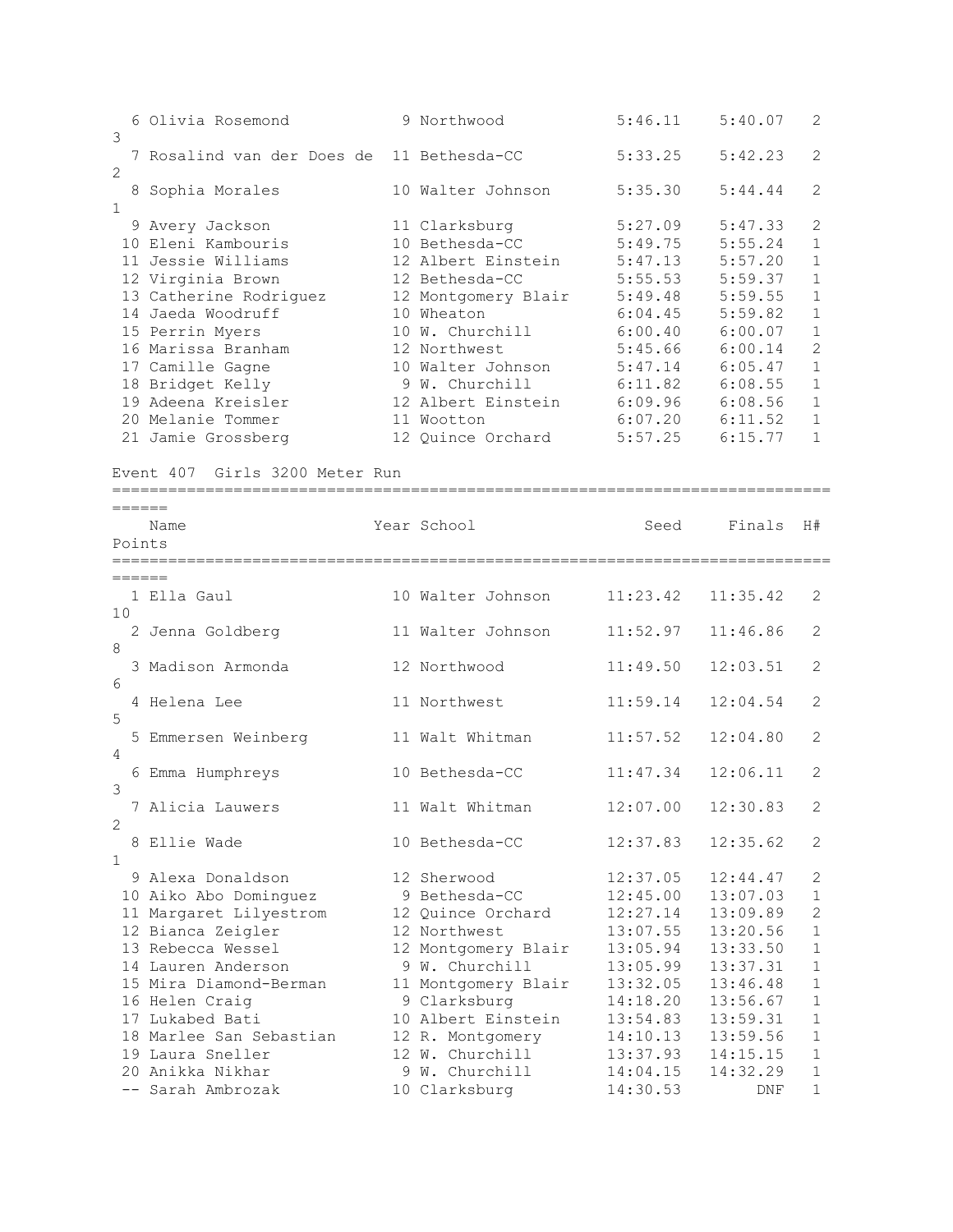| Girls 4x200 Meter Relay<br>Event 408     |                            |         |                |
|------------------------------------------|----------------------------|---------|----------------|
| ------<br>School<br>Points               | Seed                       | Finals  | H#             |
| ======                                   |                            |         |                |
| 1 Northwest                              | 1:45.38                    | 1:44.10 | 3              |
| 10<br>2 Gaithersburg                     | 1:48.40                    | 1:45.77 | 3              |
| 8                                        |                            |         |                |
| 3 Paint Branch                           | 1:48.63                    | 1:46.66 | 3              |
| 6<br>4 Quince Orchard                    | 1:49.17                    | 1:47.69 | 3              |
| 5                                        |                            |         |                |
| 5 Walter Johnson                         | 1:47.81                    | 1:47.81 | 3              |
| 4<br>6 Clarksburg                        | 1:51.02                    | 1:48.40 | 3              |
| 3                                        |                            |         |                |
| Thomas S. Wootton<br>7<br>$\overline{c}$ | 1:52.20                    | 1:52.53 | 2              |
| 8 Montgomery Blair                       | 1:55.59                    | 1:54.38 | 2              |
| 1                                        |                            |         |                |
| 9 Walt Whitman                           | 1:54.84                    | 1:55.11 | $\mathbf{2}$   |
| 10 Winston Churchill                     | 1:56.44                    | 1:55.18 | $\overline{c}$ |
| 11 Richard Montgomery                    | 1:59.32                    | 1:56.02 | $1\,$          |
| 12 Bethesda-Chevy Chase                  | 1:57.98                    | 1:59.96 | $\sqrt{2}$     |
| 13 Wheaton                               | 1:58.69                    | 2:00.32 | $\mathbf{2}$   |
| 14 Northwood                             | 2:06.90                    | 2:01.00 | $\mathbf 1$    |
| 15 Albert Einstein                       | 2:11.18                    | 2:15.50 | $\mathbf{1}$   |
| Event 409 Girls 4x400 Meter Relay        |                            |         |                |
| $=$ $=$ $=$ $=$ $=$                      |                            |         |                |
| School                                   | Seed                       | Finals  | H#             |
| Points                                   |                            |         |                |
|                                          | ========================== |         |                |
| 1 Gaithersburg                           | 4:15.98                    | 4:11.50 | 3              |
| 10                                       |                            |         |                |
| 2 Walter Johnson<br>8                    | 4:17.12                    | 4:12.45 | 3              |
| 3 Thomas S. Wootton                      | 4:19.74                    | 4:12.92 | 3              |
| 6                                        |                            |         |                |
| 4 Clarksburg                             | 4:13.88                    | 4:12.95 | 3              |
| 5<br>5 Northwest                         | 4:09.60                    | 4:17.28 | $\mathfrak{Z}$ |
| 4                                        |                            |         |                |
| 6 Walt Whitman                           | 4:22.63                    | 4:23.43 | 3              |
| 3<br>7 Bethesda-Chevy Chase              | 4:23.99                    | 4:24.55 | 2              |
| $\mathbf{2}$                             |                            |         |                |
| 8 Northwood                              | 4:29.21                    | 4:26.41 | 2              |
| $\mathbf{1}$                             |                            |         |                |
| 9 Sherwood                               | 4:31.63                    | 4:29.63 | 2              |
| 10 Paint Branch                          | 4:28.80                    | 4:29.80 | $\mathbf{2}$   |
| 11 Winston Churchill                     | 4:38.65                    | 4:43.86 | $\mathbf{1}$   |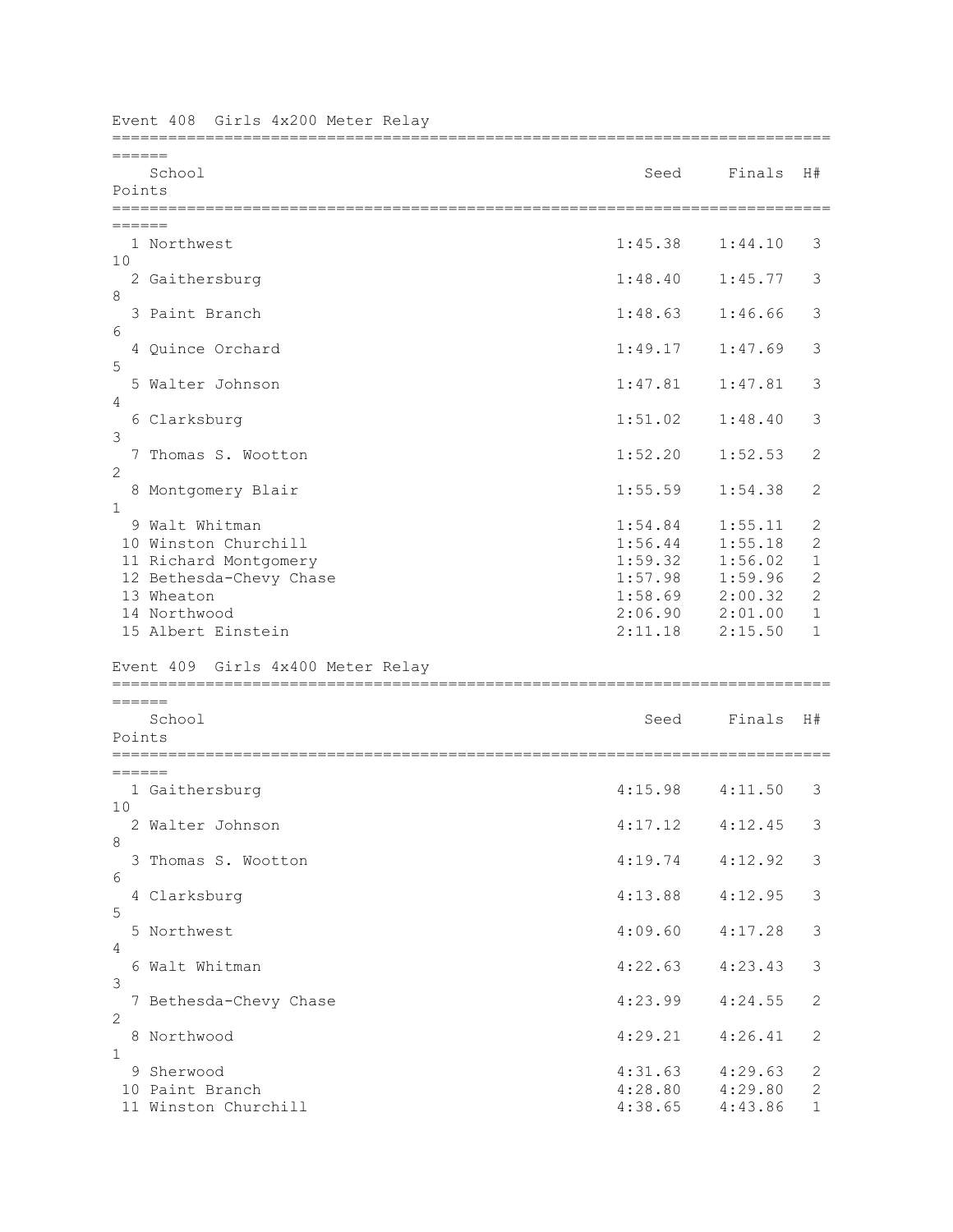|         | 12 Montgomery Blair                                           |                   | 4:43.19           | 4:48.19      | $\mathbf{1}$   |
|---------|---------------------------------------------------------------|-------------------|-------------------|--------------|----------------|
|         | 13 Quince Orchard                                             |                   | 4:29.94           | 4:51.61      | 2              |
|         | 14 Wheaton                                                    |                   | 5:26.49           | 5:07.77      | $\mathbf{1}$   |
|         | 15 Albert Einstein                                            |                   | 5:19.43           | 5:07.78      | $\mathbf{1}$   |
|         | Event 410 Girls 4x800 Meter Relay                             |                   |                   |              |                |
| $== ==$ |                                                               |                   |                   |              |                |
|         | School                                                        |                   | Seed              | Finals       |                |
| Points  | =========                                                     |                   |                   |              |                |
|         |                                                               |                   |                   |              |                |
|         | 1 Walter Johnson                                              |                   | 9:51.70           | 9:51.17      | 10             |
|         | 2 Northwood                                                   |                   | 10:28.72          | 9:57.24      | 8              |
|         | 3 Northwest                                                   |                   | 10:04.95          | 9:59.30      | 6              |
|         | 4 Walt Whitman                                                |                   | 10:03.95          | 10:03.22     | 5              |
|         | 5 Bethesda-Chevy Chase                                        |                   | 10:00.78          | 10:15.28     | $\sqrt{4}$     |
|         | 6 Montgomery Blair                                            |                   | 10:50.48          | 11:02.87     | $\mathfrak{Z}$ |
|         | 7 Winston Churchill                                           |                   | 10:33.99          | 11:08.13     | $\overline{c}$ |
|         | 8 Richard Montgomery                                          |                   |                   | 11:11.39     | $\mathbf{1}$   |
|         | 9 Gaithersburg                                                |                   | 11:15.00          | 11:20.94     |                |
|         | 10 Clarksburg                                                 |                   | 11:02.22          | 11:20.96     |                |
|         | 11 Paint Branch                                               |                   | 11:21.74          | 11:31.39     |                |
|         | 12 Quince Orchard                                             |                   | 11:22.06          | 11:31.51     |                |
|         | 13 Sherwood                                                   |                   | 11:32.49 11:45.55 |              |                |
|         | 14 Wheaton                                                    |                   | 11:20.30          | 11:53.05     |                |
|         | Event 411 Girls High Jump<br>================================ |                   |                   |              |                |
| $===$   |                                                               |                   |                   |              |                |
|         | Name                                                          | Year School       | Seed              | Finals       |                |
| Points  |                                                               |                   |                   |              |                |
| $===$   |                                                               |                   |                   |              |                |
|         | 1 Taylor Wright                                               | 12 Northwest      | $6 - 00.00$       | $5 - 08.00$  | 10             |
|         | 2 Alice Adarkwa                                               | 11 Northwest      | $5 - 02.00$       | $5 - 00.00$  | 7              |
|         | 2 Madison Depry                                               | 11 Wheaton        | $5 - 06.00$       | $5 - 00.00$  | 7              |
|         | 4 Sofia Grossman                                              | 12 Sherwood       | $5 - 00.00$       | $4 - 10.00$  | $\mathsf S$    |
|         | 5 Kendall Davis                                               | 10 Northwest      | $4 - 10.00$       | $4 - 10.00$  | 4              |
|         | 6 Maeve Smith                                                 | 11 Quince Orchard | $4 - 10.00$       | $4 - 10.00$  | 3              |
|         | 7 Brianna McAdam                                              | 12 Clarksburg     | $4 - 10.00$       | $4 - 10.00$  | $\mathbf{2}$   |
|         | 8 Madeleine McCollum                                          | 11 Bethesda-CC    | $4 - 10.00$       | $4 - 08.00$  | $\mathbf{1}$   |
|         | 9 Halle Troadec                                               | 10 Wootton        | $4 - 08.00$       | $4 - 06.00$  |                |
|         | 9 Lindsey Faucher                                             | 11 Quince Orchard | $4 - 06.00$       | $4 - 06.00$  |                |
|         | 11 Liana Wilkinson                                            | 11 Walter Johnson | $5 - 00.00$       | $4 - 06.00$  |                |
|         | 12 Dina Mohseni                                               | 9 W. Churchill    | $4 - 04.00$       | $4 - 04.00$  |                |
|         | -- Soraya Abediyeh                                            | 12 Wootton        | $4 - 04.00$       | ΝH           |                |
|         | -- Keli Amoako                                                | 10 Clarksburg     | $4 - 00.00$       | ΝH           |                |
|         | Event 412 Girls Shot Put                                      |                   |                   |              |                |
| $===$   |                                                               |                   |                   |              |                |
|         | Name                                                          | Year School       | Seed              | Finals       |                |
| Points  |                                                               |                   |                   |              |                |
|         |                                                               |                   |                   |              |                |
| $===$   | 1 Janise Bestman                                              | 12 Paint Branch   | $37 - 04.50$      | $35 - 06.00$ | 10             |
|         |                                                               |                   |                   |              |                |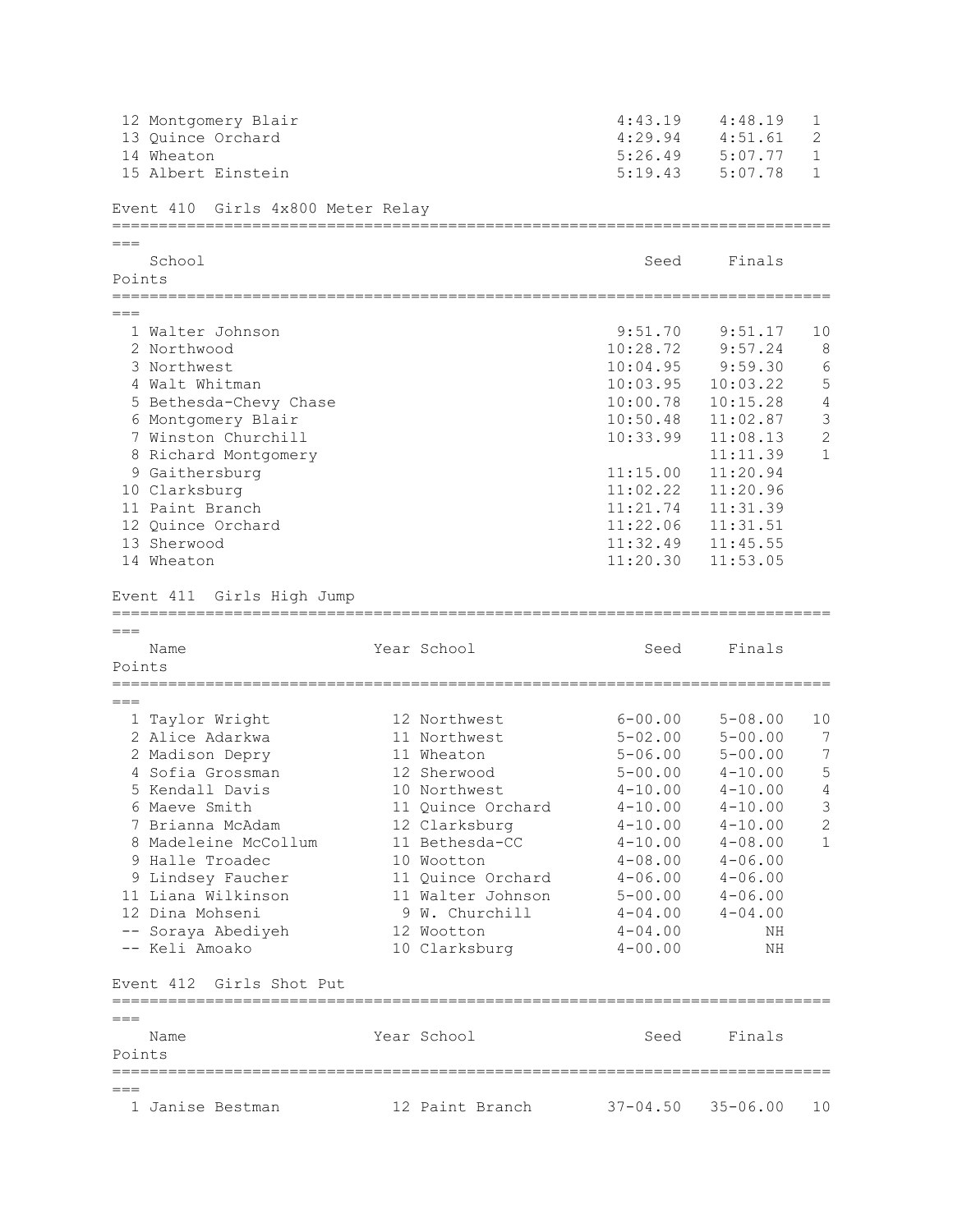|        | Name                                | Year School                       | Prelims                      | Finals                       |                   |
|--------|-------------------------------------|-----------------------------------|------------------------------|------------------------------|-------------------|
| $===$  |                                     |                                   |                              |                              |                   |
|        | Event 451 Boys 55 Meter Dash        |                                   |                              |                              |                   |
|        | 23 Justin Carboni                   | 12 Walt Whitman                   | 6.92                         | 7.03                         | 2                 |
|        | 22 Casey McKinney                   | 11 Clarksburg                     | 7.07                         | 7.03                         | 1                 |
|        | 21 Alexander Desnoes                | 12 Montgomery Blair               | 7.03                         | 7.01                         | 1                 |
|        | 20 Aleix Estevadeordal              | 11 W. Churchill                   | 6.97                         | 6.98                         | 3                 |
|        | 19 Foron Pans                       | 11 Sherwood                       | 7.08                         | 6.97                         | $\mathbf{2}$      |
|        | 18 Jaylon Bennett                   | 11 Quince Orchard                 | 7.09                         | 6.92                         | 3                 |
|        | 17 Caleb Francois                   | 12 Montgomery Blair               | 6.75                         | 6.92                         | $\mathbf{2}$      |
|        | 16 Soren Abnet-holden               | 12 Bethesda-CC                    | 7.00                         | 6.90                         | 2                 |
|        | 15 Tam Koroye                       | 12 Walter Johnson                 | 6.97                         | 6.88                         | 3                 |
|        | 14 yannick Gouanette                | 12 Northwest                      | 6.77                         | 6.83                         | $\mathbf{1}$      |
|        | 13 Clarence Foote-Talley            | 12 Northwest                      | 6.83                         | 6.82                         | 3                 |
|        | 12 Keith Cartwright                 | 12 Wootton                        | 6.84                         | 6.81                         | $\mathbf{2}$      |
|        | 11 Solomon Adeoti                   | 10 Walt Whitman                   | 6.83                         | 6.80                         | 3                 |
|        | 10 Eddie Dumas III                  | 11 Sherwood                       | 6.71                         | 6.80                         | 3                 |
|        | 9 Ellis Deng                        | 12 R. Montgomery                  | 6.88                         | 6.74q<br>6.76                | $\mathbf{1}$      |
|        | 8 Anthony Frazier                   | 12 Clarksburg<br>12 Gaithersburg  | 6.77                         | 6.71q                        | $\mathbf{1}$      |
|        | 6 Justin Page<br>7 Kevin Monroe     | 12 Paint Branch                   | 6.60<br>6.78                 | 6.70q                        | $\mathbf{1}$<br>2 |
|        | 5 Glenith Calvin III                | 12 Gaithersburg                   | 6.75                         | 6.66q                        | 3                 |
|        | 4 Adrian Holley                     | 12 Gaithersburg                   | 6.63                         | 6.59q                        | $\mathbf{2}$      |
|        | 3 Max Davis                         | 12 Paint Branch                   | 6.59                         | 6.57Q                        | -2                |
|        | 2 Chukwumdi Osuji                   | 11 Paint Branch                   | 6.61                         | 6.57Q                        | $\mathbf{1}$      |
|        | 1 Anthony Woods                     | 12 Northwest                      | 6.47                         | 6.53Q                        | 3                 |
|        | Preliminaries                       |                                   |                              |                              |                   |
|        | Name                                | Year School                       | Seed                         | Prelims                      | H#                |
|        | Event 451 Boys 55 Meter Dash        |                                   |                              |                              |                   |
| $===$  | 1 Deeya Garg                        | 12 Montgomery Blair               | $9 - 06.00$                  | $9 - 06.00$                  | 10                |
| Points |                                     |                                   |                              |                              |                   |
| $===$  | Name                                | Year School                       | Seed                         | Finals                       |                   |
|        |                                     |                                   |                              |                              |                   |
|        | Event 413 Girls Pole Vault          |                                   |                              |                              |                   |
|        | 14 Ryan Reeves                      | 9 R. Montgomery                   | $21 - 04.00$                 | $20 - 11.00$                 |                   |
|        | 13 Jasmine Aguirre                  | 10 Quince Orchard                 | $22 - 08.00$                 | $22 - 07.00$                 |                   |
|        | 12 Faith Antonetti                  | 11 Gaithersburg                   | $24 - 05.00$                 | $22 - 10.00$                 |                   |
|        | 11 Rylie Johnson                    | 12 Sherwood                       | $27 - 01.00$                 | $23 - 09.00$                 |                   |
|        | 10 Pauline Deutcheu                 | 12 Clarksburg                     | $26 - 07.00$                 | $25 - 00.50$                 |                   |
|        | 9 Eunice-Danielle Malinque          | 9 Northwest                       | $26 - 01.25$                 | $27 - 01.25$                 |                   |
|        | 8 Binta Sanyang                     | 11 Sherwood                       | $27 - 11.00$                 | $27 - 10.00$                 | $\mathbf{1}$      |
|        | 7 Zaida Bright                      | 10 Quince Orchard                 | $26 - 08.00$                 | $28 - 04.75$                 | $\mathbf{2}$      |
|        | 6 Sienna Bridges                    | 10 Northwest                      | $26 - 10.25$                 | $29 - 03.00$                 | 3                 |
|        | 5 Gabby Gee                         | 12 Clarksburg                     | $29 - 10.00$                 | $30 - 10.00$                 | 4                 |
|        | 3 Ayomide Komolafe<br>4 Elena Grant | 11 Paint Branch<br>10 Bethesda-CC | $31 - 08.00$<br>$31 - 11.75$ | $32 - 00.50$<br>$31 - 09.00$ | 6<br>5            |
|        | 2 Erin Hatcher                      | 12 Paint Branch                   | $35 - 05.50$                 | $34 - 08.00$                 | 8                 |
|        |                                     |                                   |                              |                              |                   |

```
Name<br>Points
```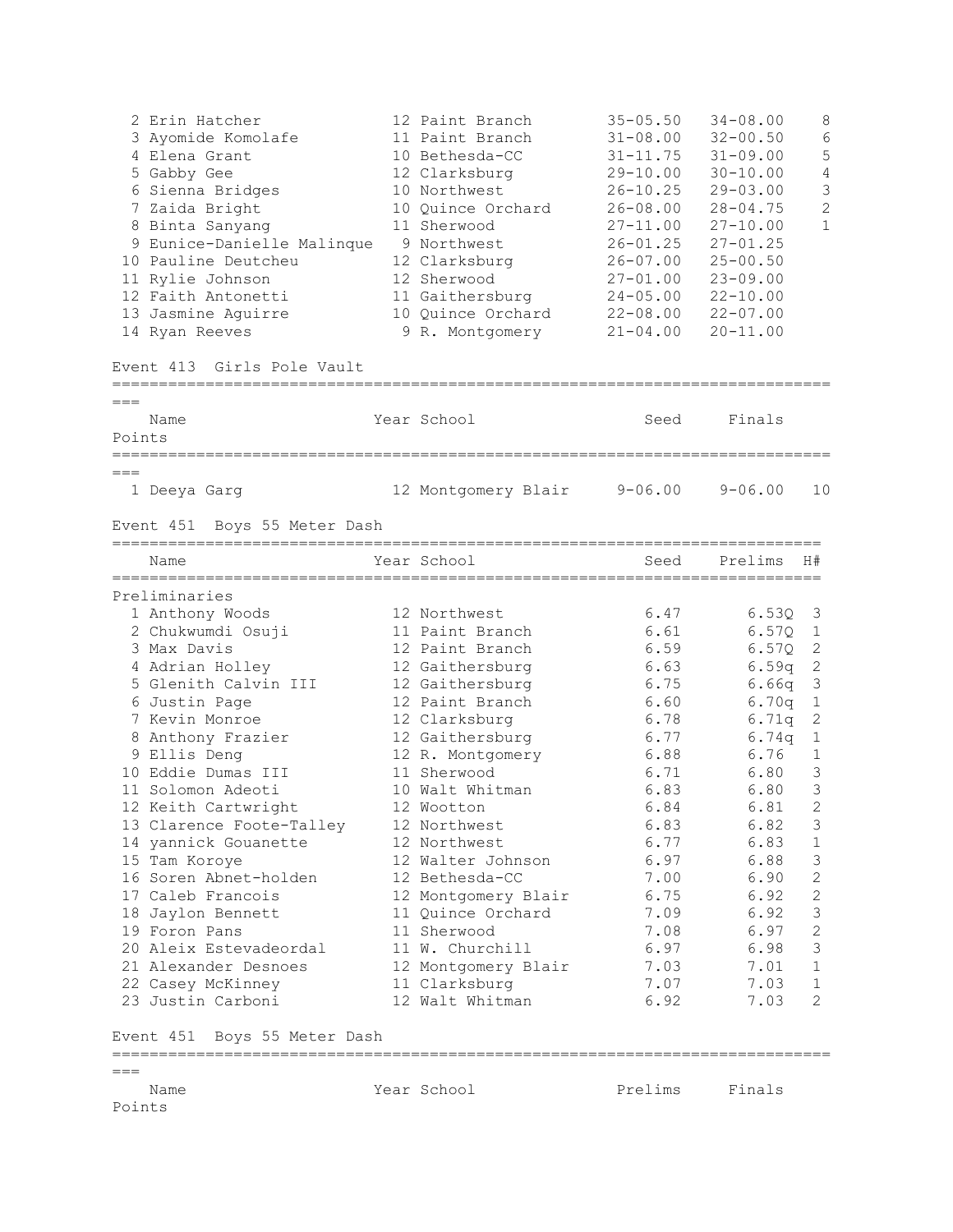| $---$  |                                    |                   |         |                                   |                |
|--------|------------------------------------|-------------------|---------|-----------------------------------|----------------|
| Finals |                                    |                   |         |                                   |                |
|        | 1 Anthony Woods                    | 12 Northwest      | 6.53    | 6.49                              | 10             |
|        | 2 Chukwumdi Osuji                  | 11 Paint Branch   | 6.57    | 6.61                              | 8              |
| 6.602  |                                    |                   |         |                                   |                |
|        | 3 Adrian Holley                    | 12 Gaithersburg   | 6.59    | 6.61                              | 6              |
| 6.608  |                                    |                   |         |                                   |                |
|        | 4 Max Davis                        | 12 Paint Branch   | 6.57    | 6.63                              | 5              |
|        | 5 Glenith Calvin III               | 12 Gaithersburg   | 6.66    | 6.68                              | 4              |
|        | 6 Justin Page                      | 12 Paint Branch   | 6.70    | 6.69                              | 3              |
|        | 7 Anthony Frazier                  | 12 Gaithersburg   | 6.74    | 6.71                              | $\overline{2}$ |
|        | 8 Kevin Monroe                     | 12 Clarksburg     | 6.71    | 6.75                              | $\mathbf{1}$   |
|        | Boys 55 Meter Hurdles<br>Event 452 |                   |         |                                   |                |
|        | Name                               | Year School       | Seed    | Prelims<br>H#                     |                |
|        |                                    |                   |         |                                   |                |
|        | Preliminaries                      |                   |         |                                   |                |
|        | 1 Zachary Jones                    | 11 Gaithersburg   | 7.85    | 7.99Q<br>2                        |                |
|        | 2 Freddie Oke                      | 12 Gaithersburg   | 7.75    | 8.100<br>3                        |                |
|        | 3 Kevin Monroe                     | 12 Clarksburg     | 8.16    | $\mathbf 1$<br>8.100              |                |
|        | 4 Julian Smith                     | 11 Paint Branch   | 8.26    | $\mathbf{1}$<br>8.26 <sub>q</sub> |                |
|        | 5 Endalk Makonnen                  | 12 Northwest      | 8.33    | $\sqrt{2}$<br>8.31q               |                |
|        | 6 Darius Lorfils                   | 9 Northwest       | 8.95    | $\,1\,$<br>8.32q                  |                |
|        | 7 Sharwin Vyapuri                  | 12 Northwest      | 8.46    | $\mathfrak{Z}$<br>8.58q           |                |
|        | 8 Robbie Cooper                    | 12 Bethesda-CC    | 8.65    | 2<br>8.80q                        |                |
|        | 9 Andreas Christofides             | 12 Walt Whitman   | 8.89    | $\mathbf 1$<br>8.85               |                |
|        | 10 William Stephenson              | 10 R. Montgomery  | 9.17    | 2<br>9.22                         |                |
|        | 11 Arjun Akwei                     | 11 Bethesda-CC    | 9.63    | $\mathbf 1$<br>9.33               |                |
|        | 12 Jared Obispo                    | 10 Springbrook    | 9.19    | 3<br>9.39                         |                |
|        | 13 David Livingstone               | 10 Springbrook    | 10.93   | $\mathbf{1}$<br>9.48              |                |
|        | 14 Max Ma                          | 10 W. Churchill   | 9.44    | $\mathbf{2}$<br>9.61              |                |
|        | 15 Juan Valderamma                 | 11 Clarksburg     | 9.84    | $\overline{c}$<br>9.74            |                |
|        | 16 Daniel Song                     | 11 Quince Orchard | 9.69    | $\mathbf 1$<br>9.80               |                |
|        | 17 Ryan Rochmanofenna              | 11 Walt Whitman   | 10.11   | 3<br>9.82                         |                |
|        | 18 Nush Gai                        | 11 Quince Orchard | 10.48   | $\mathbf 1$<br>10.01              |                |
|        | 19 Charles Masterson               | 10 R. Montgomery  | 10.01   | 3<br>10.21                        |                |
|        | 20 Henry Kaye                      | 9 R. Montgomery   | 11.58   | 2<br>10.92                        |                |
|        | Event 452 Boys 55 Meter Hurdles    |                   |         |                                   |                |
| $---$  |                                    |                   |         |                                   |                |
| Points | Name                               | Year School       | Prelims | Finals                            |                |
| $---$  |                                    |                   |         |                                   |                |
| Finals |                                    |                   |         |                                   |                |
|        | 1 Zachary Jones                    | 11 Gaithersburg   | 7.99    | 7.79                              | 10             |
|        | 2 Kevin Monroe                     | 12 Clarksburg     | 8.10    | 7.87                              | 8              |
|        | 3 Freddie Oke                      | 12 Gaithersburg   | 8.10    | 8.05                              | 6              |
|        | 4 Julian Smith                     | 11 Paint Branch   | 8.26    | 8.20                              | 5              |
|        | 5 Endalk Makonnen                  | 12 Northwest      | 8.31    | 8.24                              | 4              |
|        | 6 Darius Lorfils                   | 9 Northwest       | 8.32    | 8.38                              | 3              |
|        | Sharwin Vyapuri                    | 12 Northwest      | 8.58    | 8.39                              | 2              |
|        | 8 Robbie Cooper                    | 12 Bethesda-CC    | 8.80    | 8.70                              | 1              |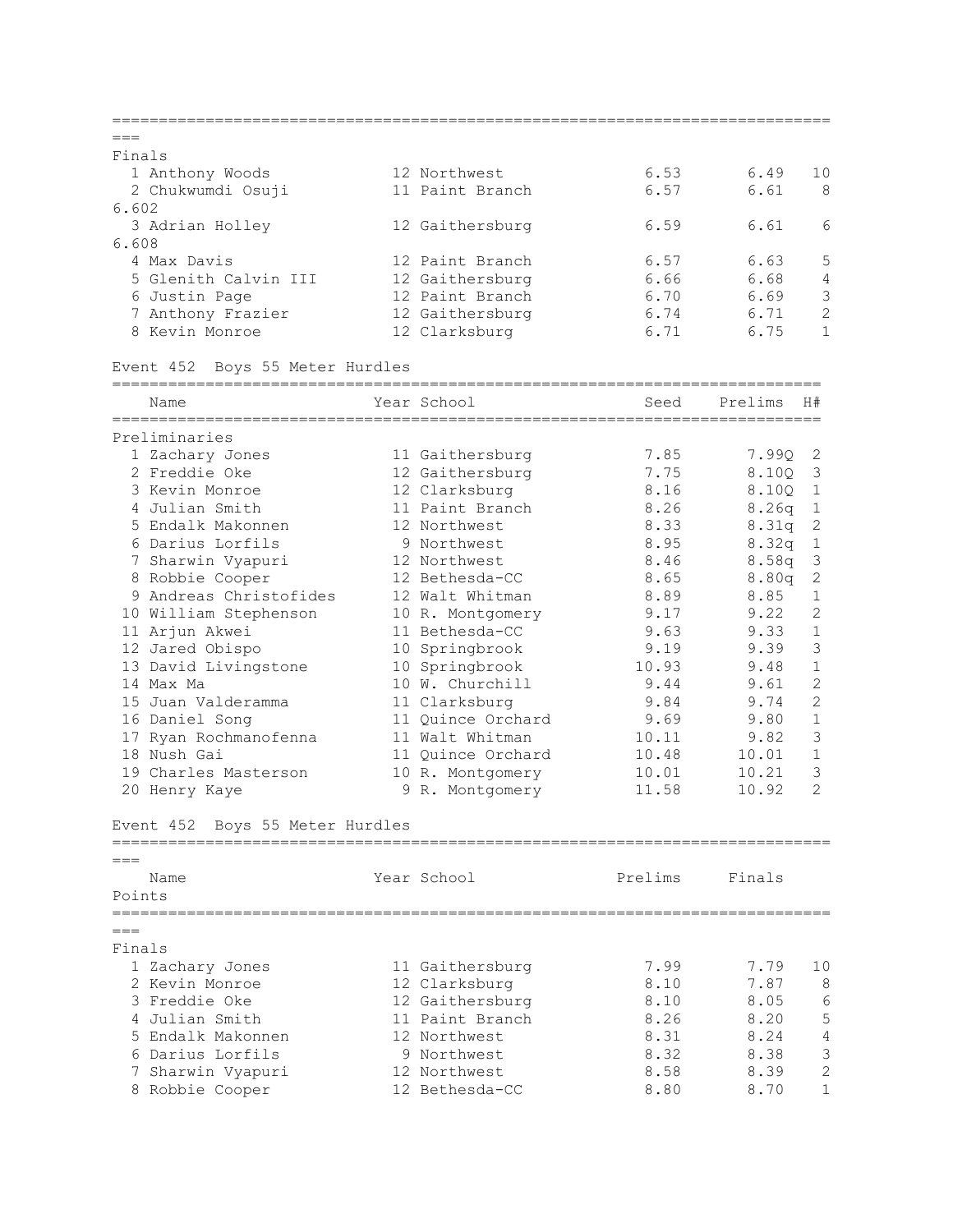|  |  |  |  |  | Event 453 Boys 300 Meter Dash |  |
|--|--|--|--|--|-------------------------------|--|
|--|--|--|--|--|-------------------------------|--|

|              | :==================================== |                     |                                    |         |                |
|--------------|---------------------------------------|---------------------|------------------------------------|---------|----------------|
| ======       |                                       |                     |                                    |         |                |
|              | Name                                  | Year School         | Seed                               | Finals  | H#             |
| Points       |                                       |                     |                                    |         |                |
|              |                                       |                     | ================================== |         |                |
| ——————       |                                       |                     |                                    |         |                |
|              | 1 Chukwumdi Osuji                     | 11 Paint Branch     | 35.69                              | 35.80   | 4              |
| 10           |                                       |                     |                                    |         |                |
|              | 2 Jaeden Burke                        | 11 Paint Branch     | 36.31                              | 36.15   | 4              |
| 8            |                                       |                     |                                    |         |                |
|              | 3 Max Davis                           | 12 Paint Branch     | 36.48                              | 36.33   | 4              |
| 6            |                                       |                     |                                    |         |                |
|              | 4 Anthony Woods                       | 12 Northwest        | 36.72                              | 36.66   | 4              |
| 5            |                                       |                     |                                    |         |                |
|              | 5 Avery Arizpe                        | 11 R. Montgomery    | 36.89                              | 36.73   | 4              |
| 4            |                                       |                     |                                    |         |                |
|              | 6 Adrian Holley                       | 12 Gaithersburg     | 37.06                              | 36.88   | 3              |
| 3            |                                       |                     |                                    |         |                |
|              | 7 Yasin Abdur Rahim                   | 11 Northwood        | 36.82                              | 37.11   | 4              |
| 2            |                                       |                     |                                    |         |                |
|              | 8 Peter Mensah                        | 12 Northwest        | 37.09                              | 37.11   | 3              |
| $\mathbf{1}$ |                                       |                     |                                    |         |                |
|              | 9 David Livingstone                   | 10 Springbrook      | 37.48                              | 37.23   | 3              |
|              | 10 Justin Carboni                     | 12 Walt Whitman     | 37.95                              | 37.40   | $\overline{c}$ |
|              | 11 Sebastian Boyer                    | 11 Northwood        | 37.59                              | 37.67   | $\mathcal{S}$  |
|              | 12 Casey McKinney                     | 11 Clarksburg       | 38.40                              | 37.79   | $\overline{c}$ |
|              | 13 Eddie Dumas III                    | 11 Sherwood         | 37.87                              | 37.92   | 3              |
|              | 14 Eli Kerstein                       | 11 Albert Einstein  | 37.89                              | 38.37   | $\overline{c}$ |
|              | 15 Isiah Bishop                       | 12 Northwest        | 37.55                              | 38.46   | 3              |
|              | 16 Langston Major                     | 9 W. Churchill      | 39.18                              | 38.66   | $\mathbf{1}$   |
|              | 17 Aleix Estevadeordal                | 11 W. Churchill     | 38.44                              | 39.11   | $\mathbf{2}$   |
|              | 18 Soren Abnet-holden                 | 12 Bethesda-CC      | 38.48                              | 39.13   | $\mathbf{2}$   |
|              | 19 Melvin Villatoro                   | 11 Wheaton          | 38.84                              | 39.17   | $\mathbf{1}$   |
|              | 20 Osagie Aimiuwu                     | 11 Wootton          | 39.03                              | 39.18   | $\mathbf{1}$   |
|              | 21 Ruel Isaac                         | 12 Springbrook      | 39.46                              | 40.34   | $\mathbf{1}$   |
|              |                                       |                     |                                    |         |                |
|              | Boys 500 Meter Run<br>Event 454       |                     |                                    |         |                |
|              |                                       |                     |                                    |         |                |
| ======       |                                       |                     |                                    |         |                |
|              | Name                                  | Year School         | Seed                               | Finals  | H#             |
| Points       |                                       |                     |                                    |         |                |
|              |                                       |                     |                                    |         |                |
|              |                                       |                     |                                    |         |                |
|              | 1 Joshua Okonofua                     | 12 Paint Branch     | 1:07.74                            | 1:07.68 | 4              |
| 10           |                                       |                     |                                    |         |                |
|              | 2 Joseph Okonofua                     | 12 Paint Branch     | 1:08.04                            | 1:07.69 | 4              |
| 8            |                                       |                     |                                    |         |                |
|              | 3 Johan Deyonou                       | 11 Albert Einstein  | 1:09.16                            | 1:08.55 | 4              |
| 6            |                                       |                     |                                    |         |                |
|              | 4 William M. Chan                     | 12 W. Churchill     | 1:09.31                            | 1:08.74 | 4              |
| 5            |                                       |                     |                                    |         |                |
|              | 5 Simera Segni                        | 12 Montgomery Blair | 1:09.33                            | 1:08.76 | 3              |
| 4            |                                       |                     |                                    |         |                |
|              | 6 Mateus Kelly                        | 12 Clarksburg       | 1:12.06                            | 1:10.61 | 2              |
| 3            |                                       |                     |                                    |         |                |
|              |                                       |                     |                                    |         |                |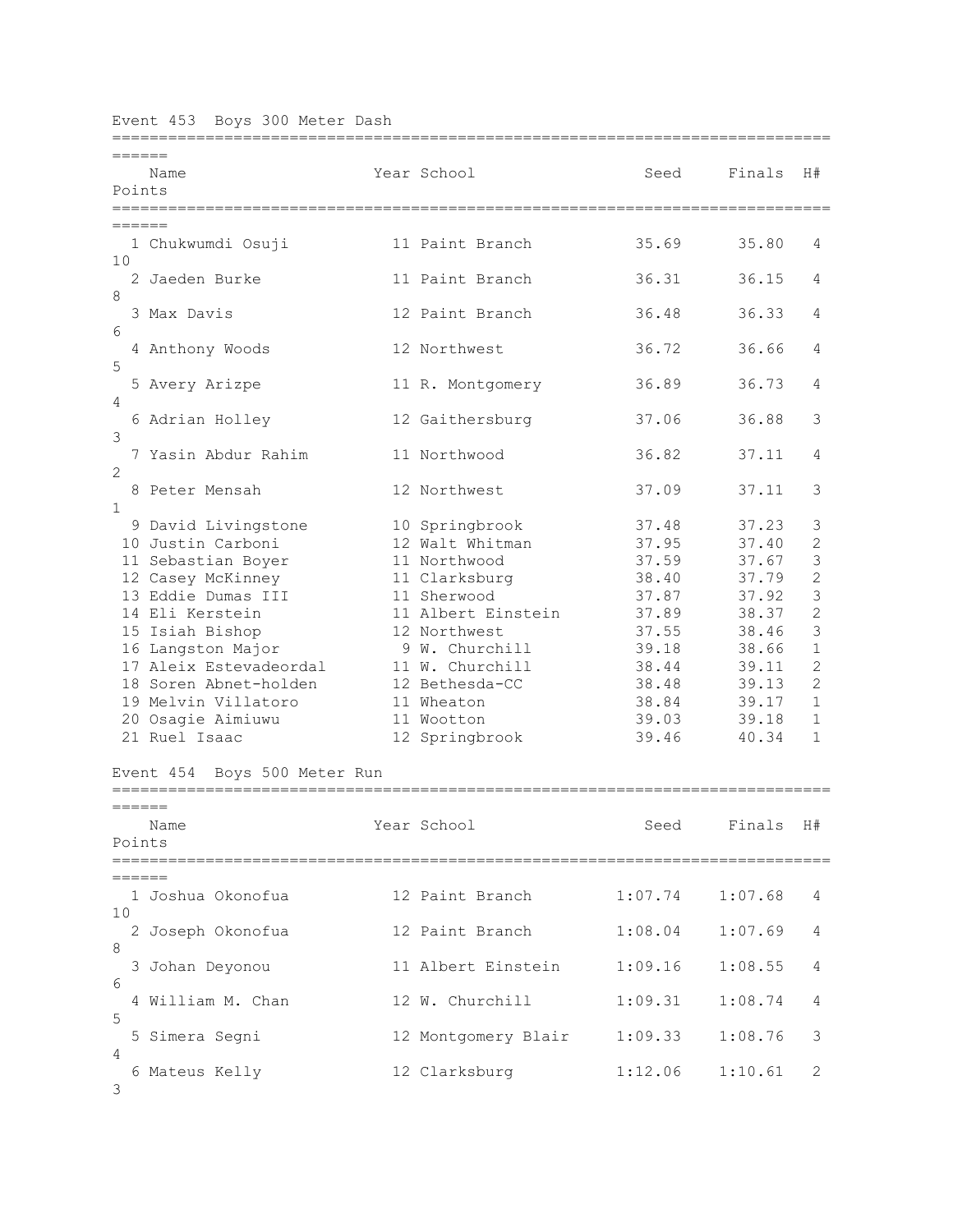7 Dillon Solario 12 Walter Johnson 1:11.28 1:10.86 2  $\mathcal{L}$  8 Joe Walthour 12 Clarksburg 1:10.14 1:11.00 3 1 9 Queyan Robinson 11 Quince Orchard 1:12.40 1:11.07 2 10 Arjun Akwei 11 Bethesda-CC 1:11.75 1:11.28 2 11 Stefan Ney 11 Northwest 1:11.21 1:11.53 3 12 Shayne Brooks 12 Wootton 1:08.75 1:12.35 4 13 Jacque Mbengang Mbianda 10 Gaithersburg 1:10.63 1:12.47 3 14 Zachary Walker-Liang 11 Bethesda-CC 1:13.85 1:13.27 1 15 Peter Mensah 12 Northwest 1:12.00 1:14.12 2 16 Tony Gandolfo 11 Walt Whitman 1:14.91 1:14.24 1 17 Abdoul Anounkou 11 Springbrook 1:13.16 1:14.27 1 18 Dylan Bortnick 10 R. Montgomery 1:14.21 1:14.78 1 19 Alexander Moore 12 Northwest 1:09.57 1:16.19 3 Event 455 Boys 800 Meter Run ============================================================================= ====== Name Year School Seed Finals H# Points ============================================================================= ====== 1 Aidan Smyth 12 Bethesda-CC 2:04.29 2:02.30 2 10 2 Brian Hufford 12 Montgomery Blair 2:00.08 2:02.36 2 8 3 Abou Sow 12 Montgomery Blair 2:03.91 2:02.40 2  $6 \overline{6}$  4 Nahom Ftwi 12 Northwest 2:03.68 2:02.92 2 5 5 Nathaniel Kinyanjui 12 Montgomery Blair 1:58.75 2:03.00 2 4 6 Mulisa Reggasa 12 Northwood 2:02.23 2:03.42 2 3 7 Rodrigo Yepez-Lopez 12 Walter Johnson 2:03.55 2:03.64 2 2 8 Nick Bailey 12 Bethesda-CC 2:05.69 2:03.66 1 1 9 Joshua Okonofua 12 Paint Branch 2:02.60 2:04.96 2 10 Ezra Dessie 12 Paint Branch 2:06.04 2:04.98 1 11 Joseph Okonofua 12 Paint Branch 1:59.97 2:05.14 2 12 Aidan Goldenberg-h 11 R. Montgomery 2:05.54 2:05.21 1 13 Logan Cook 11 Springbrook 2:05.67 2:06.09 1 14 William Horton 11 W. Churchill 2:07.62 2:06.66 1 15 Sadou Sow 9 Gaithersburg 2:07.57 2:06.89 1 16 Timothy Franklin 12 Gaithersburg 2:04.37 2:07.38 2 17 Lamine Fofana 11 Northwood 2:05.07 2:08.68 2 18 Moises Valle 12 Springbrook 2:08.32 2:08.72 1 19 Timothy Boyce 10 Northwood 2:07.90 2:11.75 1 20 Zachary Worthman 12 Clarksburg 2:08.33 2:12.10 1 21 Michael Zhang 12 W. Churchill 2:06.25 2:15.34 1

Event 456 Boys 1600 Meter Run =============================================================================

======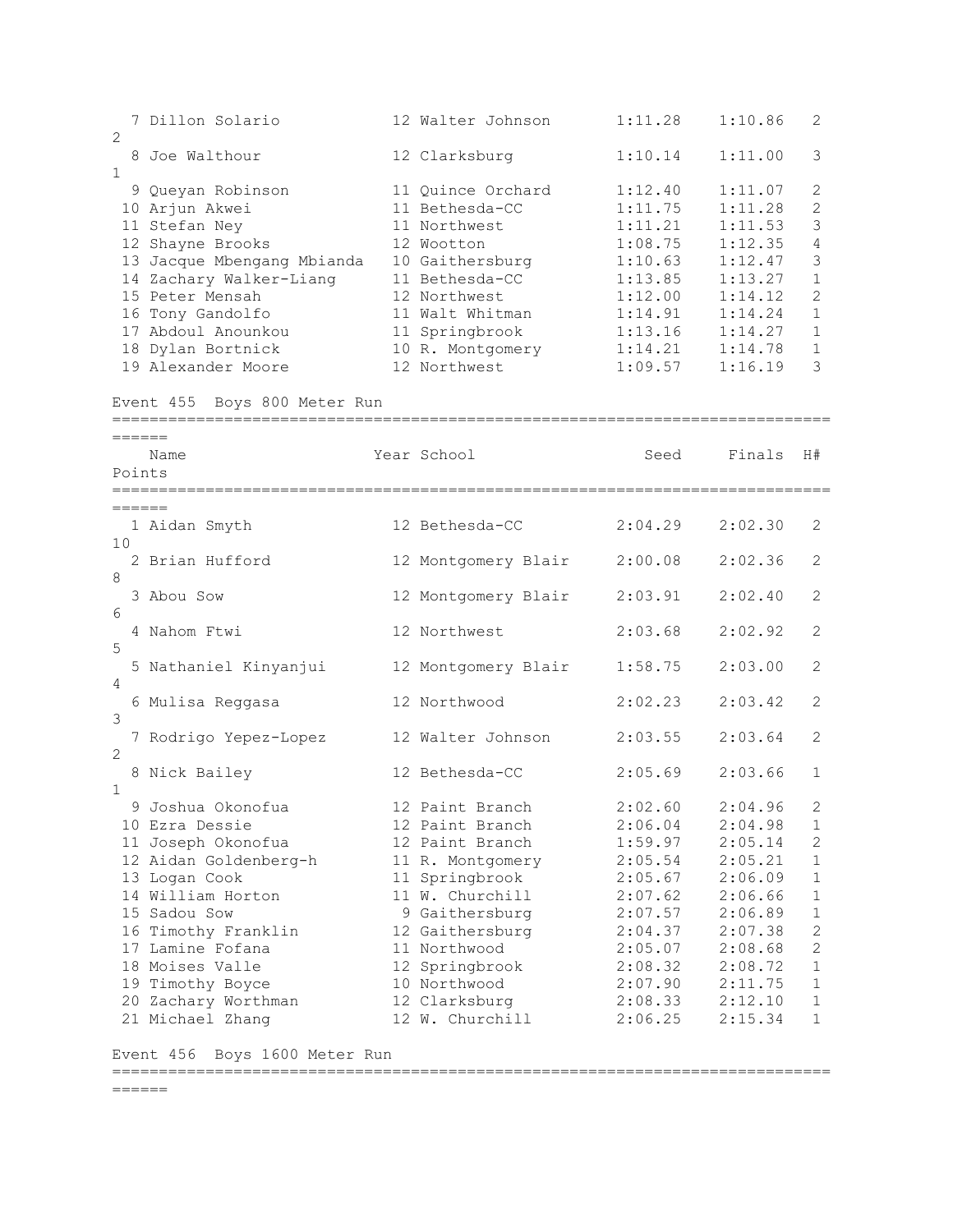|                | Year School<br>Name<br>Seed<br>Points<br>;======================                                                                                                                                                                                                  |  | Finals                                                                                                                                                                                                                     | H#                                                                                                                    |                                                                                                                       |                                                                                                                                                |
|----------------|-------------------------------------------------------------------------------------------------------------------------------------------------------------------------------------------------------------------------------------------------------------------|--|----------------------------------------------------------------------------------------------------------------------------------------------------------------------------------------------------------------------------|-----------------------------------------------------------------------------------------------------------------------|-----------------------------------------------------------------------------------------------------------------------|------------------------------------------------------------------------------------------------------------------------------------------------|
|                |                                                                                                                                                                                                                                                                   |  |                                                                                                                                                                                                                            |                                                                                                                       |                                                                                                                       |                                                                                                                                                |
| ======<br>10   | 1 Eldad Mulugeta                                                                                                                                                                                                                                                  |  | 12 Northwood                                                                                                                                                                                                               | 4:20.25                                                                                                               | 4:15.89                                                                                                               | 2                                                                                                                                              |
| $\,8\,$        | 2 Obsaa Feda                                                                                                                                                                                                                                                      |  | 12 Northwood                                                                                                                                                                                                               | 4:21.65                                                                                                               | 4:21.72                                                                                                               | 2                                                                                                                                              |
| 6              | 3 Rodrigo Yepez-Lopez                                                                                                                                                                                                                                             |  | 12 Walter Johnson                                                                                                                                                                                                          | 4:21.93                                                                                                               | 4:24.80                                                                                                               | 2                                                                                                                                              |
| $\mathsf S$    | 4 Leoluca Cannuscio                                                                                                                                                                                                                                               |  | 12 Montgomery Blair                                                                                                                                                                                                        | 4:31.96                                                                                                               | 4:24.96                                                                                                               | 2                                                                                                                                              |
| 4              | 5 Joel Simpson                                                                                                                                                                                                                                                    |  | 10 Montgomery Blair                                                                                                                                                                                                        | 4:36.85                                                                                                               | 4:32.88                                                                                                               | 2                                                                                                                                              |
| 3              | 6 Walta Neguse                                                                                                                                                                                                                                                    |  | 12 Northwood                                                                                                                                                                                                               | 4:38.56                                                                                                               | 4:35.99                                                                                                               | $\mathbf{2}$                                                                                                                                   |
| $\overline{2}$ | 7 Nahom Ftwi                                                                                                                                                                                                                                                      |  | 12 Northwest                                                                                                                                                                                                               | 4:31.47                                                                                                               | 4:39.90                                                                                                               | 2                                                                                                                                              |
| $\mathbf 1$    | 8 Ezra Dessie                                                                                                                                                                                                                                                     |  | 12 Paint Branch                                                                                                                                                                                                            | 4:33.60                                                                                                               | 4:41.83                                                                                                               | 2                                                                                                                                              |
| ======         | 9 Obi Onwuamaegbu<br>10 Moises Valle<br>11 Rafael Berhanu<br>12 Joseph Pohoryles<br>13 Yosef Tsigie<br>14 Joshua Bloomberg<br>15 Natnel Tiroro<br>16 Levi Bryant<br>17 Koffi Adjeoda-Sepenou<br>18 Andrew Misura<br>19 Jordan La<br>Event 457 Boys 3200 Meter Run |  | 12 Walt Whitman<br>12 Springbrook<br>10 R. Montgomery<br>12 Wootton<br>10 Paint Branch<br>12 Sherwood<br>11 Wheaton<br>10 Albert Einstein<br>10 Paint Branch<br>11 W. Churchill<br>12 W. Churchill<br>==================== | 4:47.12<br>4:40.85<br>4:53.19<br>4:51.40<br>4:48.68<br>4:54.45<br>4:50.97<br>4:53.81<br>4:45.00<br>4:52.60<br>4:51.51 | 4:42.23<br>4:43.61<br>4:43.69<br>4:49.13<br>4:52.27<br>4:52.39<br>4:54.14<br>4:56.25<br>4:58.03<br>5:01.16<br>5:13.72 | 1<br>$\overline{2}$<br>$\mathbf{1}$<br>$\mathbf{1}$<br>$\mathbf{1}$<br>$\mathbf{1}$<br>$1\,$<br>$1\,$<br>$\mathbf{2}$<br>$1\,$<br>$\mathbf{1}$ |
| Points         | Name                                                                                                                                                                                                                                                              |  | Year School                                                                                                                                                                                                                | Seed                                                                                                                  | Finals                                                                                                                | H#                                                                                                                                             |
| ======         |                                                                                                                                                                                                                                                                   |  |                                                                                                                                                                                                                            |                                                                                                                       |                                                                                                                       |                                                                                                                                                |
| 10             | 1 Baraka Sila                                                                                                                                                                                                                                                     |  | 12 Northwood                                                                                                                                                                                                               | 9:48.90                                                                                                               | 9:47.95                                                                                                               | $\overline{2}$                                                                                                                                 |
| 8              | 2 Eldad Mulugeta                                                                                                                                                                                                                                                  |  | 12 Northwood                                                                                                                                                                                                               | 9:11.14                                                                                                               | 9:49.13                                                                                                               | 2                                                                                                                                              |
| 6              | 3 Obsaa Feda                                                                                                                                                                                                                                                      |  | 12 Northwood                                                                                                                                                                                                               | 9:17.16                                                                                                               | 9:49.28                                                                                                               | $\sqrt{2}$                                                                                                                                     |
| $\mathsf S$    | 4 Surafel Mengist                                                                                                                                                                                                                                                 |  | 11 Springbrook                                                                                                                                                                                                             | 9:42.84                                                                                                               | 9:50.90                                                                                                               | $\mathbf{2}$                                                                                                                                   |
| 4              | 5 John Riker                                                                                                                                                                                                                                                      |  | 12 Wootton                                                                                                                                                                                                                 | 9:59.29                                                                                                               | 9:51.25                                                                                                               | 2                                                                                                                                              |
| 3              | 6 Zachary Worthman                                                                                                                                                                                                                                                |  | 12 Clarksburg                                                                                                                                                                                                              | 9:45.70                                                                                                               | 9:54.22                                                                                                               | 2                                                                                                                                              |
| $\mathbf{2}$   | 7 Emerson Hemley                                                                                                                                                                                                                                                  |  | 12 Bethesda-CC                                                                                                                                                                                                             | 10:11.20                                                                                                              | 9:58.50                                                                                                               | $\mathbf{1}$                                                                                                                                   |
| $\mathbf{1}$   | 8 Aaron Bratt                                                                                                                                                                                                                                                     |  | 12 Walt Whitman                                                                                                                                                                                                            | 10:08.40                                                                                                              | 9:59.64                                                                                                               | 2                                                                                                                                              |
|                | 9 Sean Enright<br>10 Vincente Maltagliati                                                                                                                                                                                                                         |  | 11 Sherwood<br>12 Paint Branch                                                                                                                                                                                             | 10:10.41<br>9:56.32                                                                                                   | 10:00.93<br>10:06.44                                                                                                  | $\mathbf{2}$<br>2                                                                                                                              |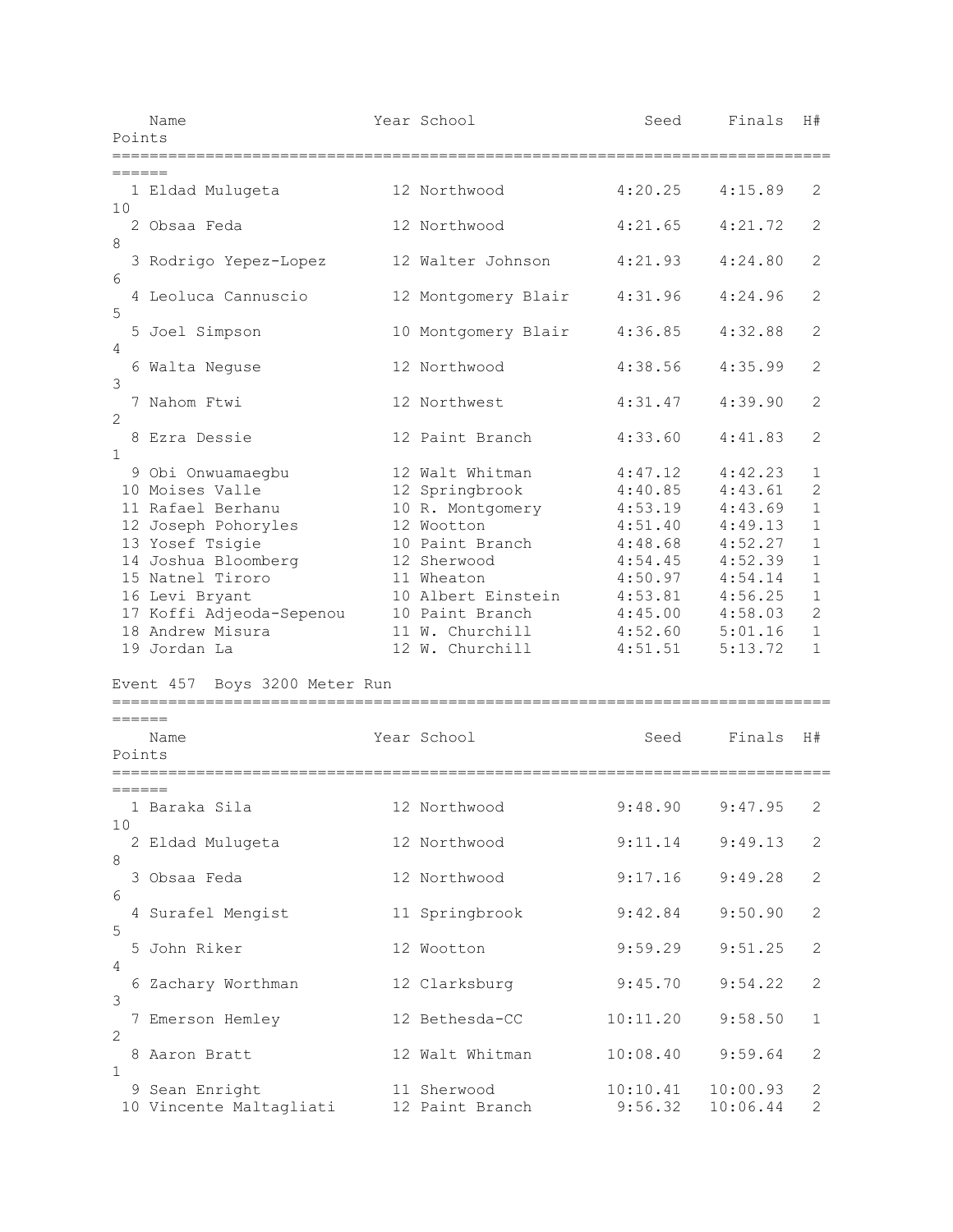11 Amanueal Tensaye 12 Paint Branch 10:19.03 10:08.06 1 12 Rahil Sheth 12 Springbrook 10:21.12 10:17.53 1 13 Joel Simpson 10 Montgomery Blair 10:33.25 10:19.88 1 14 Newell Mulugeta 12 Paint Branch 10:07.60 10:20.97 2 15 Richard Qiao 12 Wootton 10:27.15 10:22.48 1 16 Tsach Mackey 10 W. Churchill 10:22.82 10:23.73 1 17 Tinoda Matsatsa 9 Northwest 10:23.98 10:24.59 1 18 Abel Shiferaw 10 Springbrook 10:16.83 10:24.62 1 19 Seth Bangser 11 Walter Johnson 10:23.53 10:25.73 1 20 James Friebert 11 Bethesda-CC 10:34.37 10:32.27 1 21 Sam Eig 11 Clarksburg 10:30.04 10:33.60 1 22 Rafael Berhanu 10 R. Montgomery 10:11.56 10:55.59 1 23 Jacob Marks 11 Walter Johnson 9:55.45 10:56.90 2 Event 458 Boys 4x200 Meter Relay ============================================================================= ====== School Seed Finals H# Points ============================================================================= ====== 1 Paint Branch 1:29.50 1:31.78 3 10 2 Gaithersburg 1:34.57 1:33.53 3 8 3 Montgomery Blair 1:36.80 1:36.77 3 6 4 Bethesda-Chevy Chase 1:38.42 1:37.14 2 5 5 Richard Montgomery 1:39.14 1:37.79 2  $\Delta$  6 Winston Churchill 1:38.74 1:37.90 2 3 7 Springbrook 1:37.55 1:38.08 3 2 8 Walt Whitman 1:38.55 1:38.15 2 1 9 Thomas S. Wootton 1:38.54 1:38.52 2 10 Walter Johnson 1:37.60 1:38.66 2 11 Quince Orchard 1:40.81 1:39.29 1 12 Wheaton 1:44.36 1:47.00 1 -- Clarksburg 1:36.24 DQ 3 out of zone -- Northwest 2:33.40 DO 3 out of zone Event 459 Boys 4x400 Meter Relay ============================================================================= ====== School Seed Finals H# Points ============================================================================= ====== 1 Paint Branch 3:29.31 3:31.59 3 10 2 Richard Montgomery 3:37.52 3:33.66 3 8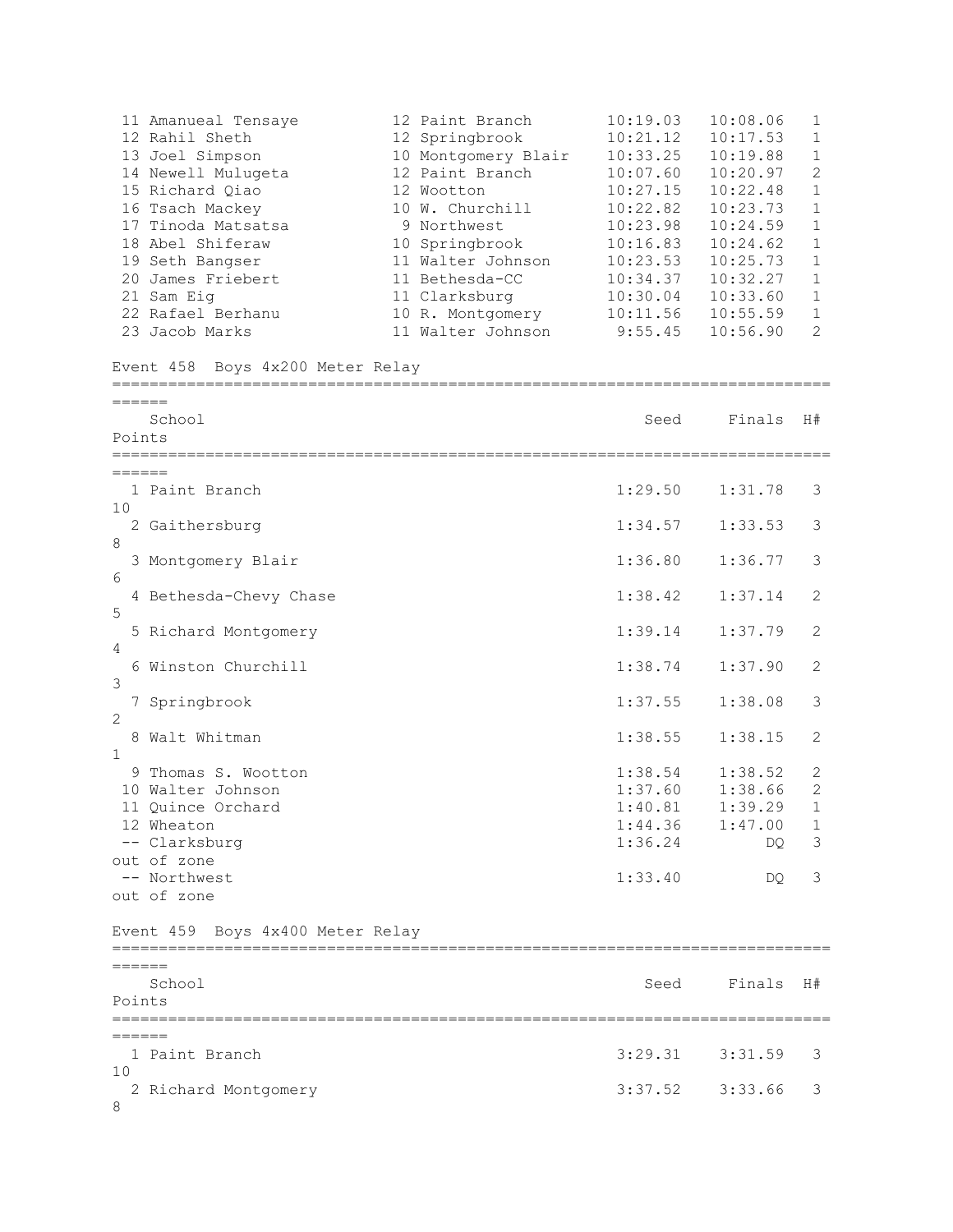|                 | 3 Springbrook                                                                                                                                                                                    |  |             | 3:37.06                                                                                         | 3:34.24                                                                                     | 3                                                                                            |
|-----------------|--------------------------------------------------------------------------------------------------------------------------------------------------------------------------------------------------|--|-------------|-------------------------------------------------------------------------------------------------|---------------------------------------------------------------------------------------------|----------------------------------------------------------------------------------------------|
| 6<br>5          | 4 Northwood                                                                                                                                                                                      |  |             | 3:38.85                                                                                         | 3:35.69                                                                                     | 3                                                                                            |
| 4               | 5 Montgomery Blair                                                                                                                                                                               |  |             | 3:29.22                                                                                         | 3:35.96                                                                                     | 3                                                                                            |
| 3               | 6 Gaithersburg                                                                                                                                                                                   |  |             | 3:39.34                                                                                         | 3:37.91                                                                                     | 2                                                                                            |
| $\overline{c}$  | 7 Clarksburg                                                                                                                                                                                     |  |             | 3:45.14                                                                                         | 3:37.98                                                                                     | $\overline{2}$                                                                               |
| $\mathbf{1}$    | 8 Bethesda-Chevy Chase                                                                                                                                                                           |  |             | 3:39.66                                                                                         | 3:39.17                                                                                     | 2                                                                                            |
|                 | 9 Walter Johnson<br>10 Thomas S. Wootton<br>11 Winston Churchill<br>12 Quince Orchard<br>13 Albert Einstein<br>14 Sherwood<br>15 Walt Whitman<br>16 Wheaton<br>-- Northwest<br>invaid relay card |  |             | 3:41.60<br>3:42.73<br>3:45.58<br>3:52.50<br>3:46.89<br>3:50.09<br>3:45.40<br>4:11.38<br>3:36.72 | 3:40.94<br>3:42.10<br>3:44.15<br>3:46.38<br>3:50.67<br>3:51.32<br>3:52.57<br>4:36.21<br>DQ. | 2<br>2<br>$\mathbf 1$<br>$\mathbf 1$<br>$\mathbf 1$<br>1<br>$\mathbf{2}$<br>$\mathbf 1$<br>3 |
|                 | Event 460 Boys 4x800 Meter Relay                                                                                                                                                                 |  |             |                                                                                                 |                                                                                             |                                                                                              |
| $===$           | School                                                                                                                                                                                           |  |             | Seed                                                                                            | Finals                                                                                      |                                                                                              |
| Points          |                                                                                                                                                                                                  |  |             |                                                                                                 |                                                                                             |                                                                                              |
| $===$           |                                                                                                                                                                                                  |  |             |                                                                                                 |                                                                                             |                                                                                              |
|                 | 1 Montgomery Blair<br>2 Paint Branch<br>3 Walter Johnson<br>4 Northwood<br>5 Winston Churchill<br>6 Walt Whitman<br>7 Northwest                                                                  |  |             | 8:09.97<br>8:06.96<br>8:17.59<br>8:20.83<br>8:37.19<br>8:43.62<br>8:09.43                       | 8:04.90<br>8:10.93<br>8:14.40<br>8:17.20<br>8:24.56<br>8:26.63<br>8:28.25                   | 10<br>8<br>6<br>5<br>$\sqrt{4}$<br>$\mathcal{S}$<br>$\overline{c}$                           |
|                 | 8 Richard Montgomery<br>9 Clarksburg<br>10 Springbrook<br>11 Sherwood<br>12 Quince Orchard<br>13 Wheaton<br>-- Bethesda-Chevy Chase<br>rule 5.12.1e                                              |  |             | 8:32.14<br>8:35.84<br>8:36.54<br>9:09.95<br>9:32.55<br>9:05.20<br>9:01.45                       | 8:29.53<br>8:40.23<br>9:00.69<br>9:03.66<br>9:22.40<br>9:22.48<br>DQ                        | $\mathbf{1}$                                                                                 |
|                 | Event 461 Boys High Jump                                                                                                                                                                         |  |             |                                                                                                 |                                                                                             |                                                                                              |
| $===$<br>Points | Name                                                                                                                                                                                             |  | Year School | Seed                                                                                            | Finals                                                                                      |                                                                                              |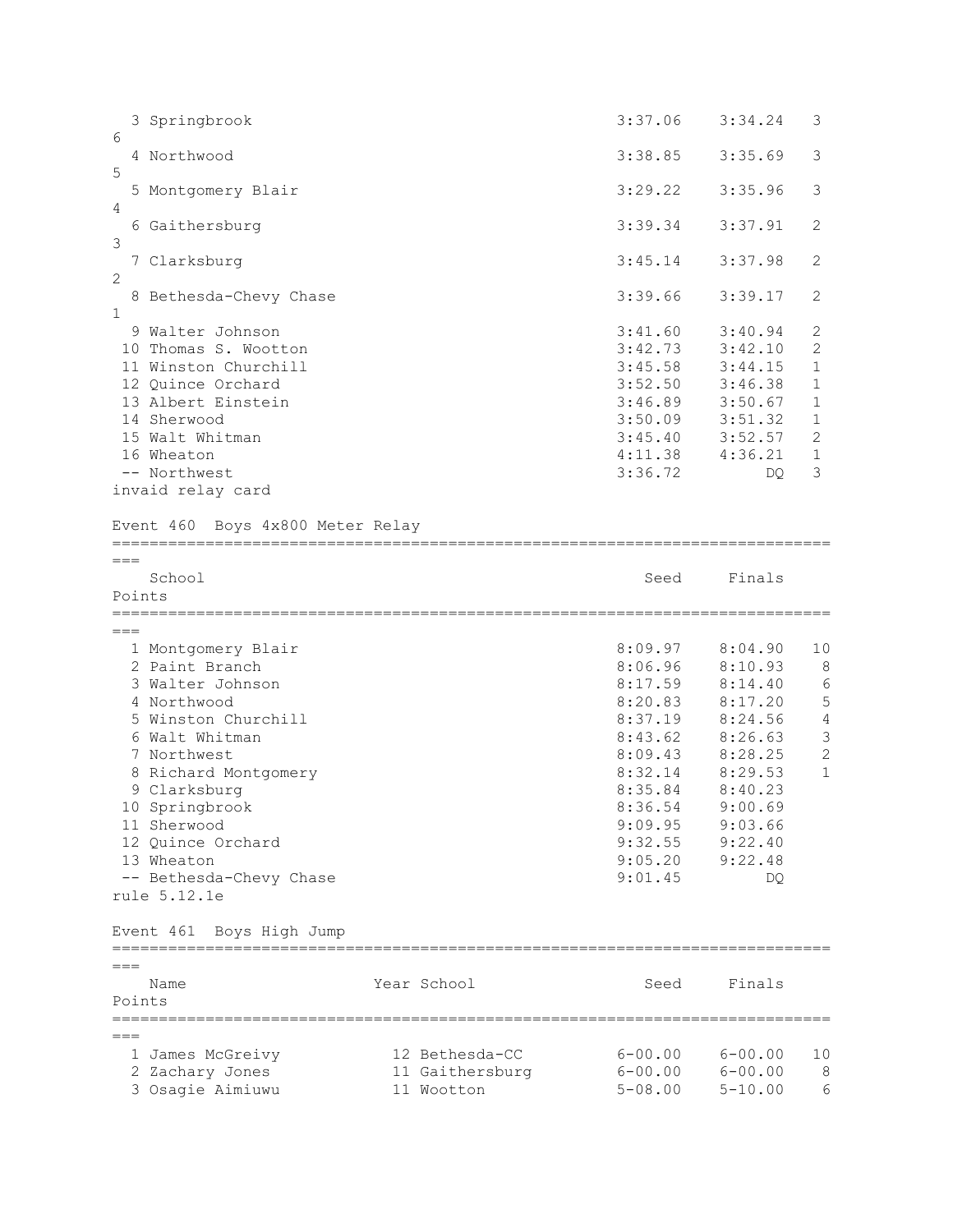| 4 Darius Lorfils<br>4.50                                                                                                                                                                                                                                                                                                                                                                                                                 | 9 Northwest                                                                                                                                                                                                                                                                                                                                                                                                            | $5 - 08.00$                                                                                                                                                                                                                                                                                                                                          | $5 - 10.00$                                                                                                                                                                                                                                                                                                                                                  |                                                               |
|------------------------------------------------------------------------------------------------------------------------------------------------------------------------------------------------------------------------------------------------------------------------------------------------------------------------------------------------------------------------------------------------------------------------------------------|------------------------------------------------------------------------------------------------------------------------------------------------------------------------------------------------------------------------------------------------------------------------------------------------------------------------------------------------------------------------------------------------------------------------|------------------------------------------------------------------------------------------------------------------------------------------------------------------------------------------------------------------------------------------------------------------------------------------------------------------------------------------------------|--------------------------------------------------------------------------------------------------------------------------------------------------------------------------------------------------------------------------------------------------------------------------------------------------------------------------------------------------------------|---------------------------------------------------------------|
| 4 Uduakabasi Ubom Jr<br>4.50                                                                                                                                                                                                                                                                                                                                                                                                             | 12 Paint Branch                                                                                                                                                                                                                                                                                                                                                                                                        | $6 - 00.00$                                                                                                                                                                                                                                                                                                                                          | $5 - 10.00$                                                                                                                                                                                                                                                                                                                                                  |                                                               |
| 6 Ben Spiess<br>7 Glenith Calvin III<br>8 Bryce Middleton<br>9 Shayne Brooks                                                                                                                                                                                                                                                                                                                                                             | 12 Clarksburg<br>12 Gaithersburg<br>11 Northwest<br>12 Wootton                                                                                                                                                                                                                                                                                                                                                         | $5 - 08.00$<br>$5 - 08.00$<br>$5 - 10.00$<br>$5 - 06.00$                                                                                                                                                                                                                                                                                             | $5 - 10.00$<br>$5 - 08.00$<br>$5 - 06.00$<br>$5 - 04.00$                                                                                                                                                                                                                                                                                                     | 3<br>$\overline{c}$<br>$\mathbf{1}$                           |
| 10 Amir Kane<br>-- Myles Hunter                                                                                                                                                                                                                                                                                                                                                                                                          | 11 Bethesda-CC<br>11 Paint Branch                                                                                                                                                                                                                                                                                                                                                                                      | $5 - 00.00$<br>$5 - 02.00$                                                                                                                                                                                                                                                                                                                           | $5 - 04.00$<br>ΝH                                                                                                                                                                                                                                                                                                                                            |                                                               |
| -- Gabriel Jones<br>-- Clarence Foote-Talley<br>-- Henry Kaye                                                                                                                                                                                                                                                                                                                                                                            | 9 Bethesda-CC<br>12 Northwest<br>9 R. Montgomery                                                                                                                                                                                                                                                                                                                                                                       | $5 - 02.00$<br>$6 - 03.00$<br>$5 - 00.00$                                                                                                                                                                                                                                                                                                            | NH<br>ΝH<br>ΝH                                                                                                                                                                                                                                                                                                                                               |                                                               |
| -- Jaider Lopez<br>-- Christian Lewis                                                                                                                                                                                                                                                                                                                                                                                                    | 11 Clarksburg<br>12 Gaithersburg                                                                                                                                                                                                                                                                                                                                                                                       | $5 - 10.00$                                                                                                                                                                                                                                                                                                                                          | ΝH<br>NΗ                                                                                                                                                                                                                                                                                                                                                     |                                                               |
| Boys Shot Put<br>Event 462<br>================================                                                                                                                                                                                                                                                                                                                                                                           |                                                                                                                                                                                                                                                                                                                                                                                                                        | ================================                                                                                                                                                                                                                                                                                                                     |                                                                                                                                                                                                                                                                                                                                                              |                                                               |
| $===$<br>Name<br>Points                                                                                                                                                                                                                                                                                                                                                                                                                  | Year School                                                                                                                                                                                                                                                                                                                                                                                                            | Seed                                                                                                                                                                                                                                                                                                                                                 | Finals                                                                                                                                                                                                                                                                                                                                                       |                                                               |
| $===$                                                                                                                                                                                                                                                                                                                                                                                                                                    |                                                                                                                                                                                                                                                                                                                                                                                                                        |                                                                                                                                                                                                                                                                                                                                                      |                                                                                                                                                                                                                                                                                                                                                              |                                                               |
| 1 Isiah Bishop<br>2 Jon Guglielmone<br>3 Jean Germain<br>4 Steven Williams<br>5 Ajahni Terry<br>6 Jeffrey Tsao<br>7 Ricardo Molina<br>8 Alpha Bah<br>9 Michael Chambers<br>10 Abubakar Audu<br>11 Daniel Ward<br>12 Shariff Munn<br>13 Joshua Perez<br>14 Adam Leaman<br>15 Camilo Montoya<br>16 Joseph Ripple<br>17 Ted Wiese<br>18 Vincen Ramirez-Morales<br>19 Garmani Thein<br>20 Erick Mei<br>21 Elijah Schiff<br>22 Connor Aaserud | 12 Northwest<br>12 Clarksburg<br>12 Paint Branch<br>11 Quince Orchard<br>11 Northwest<br>11 W. Churchill<br>12 Albert Einstein<br>12 Bethesda-CC<br>12 Paint Branch<br>12 R. Montgomery<br>12 Clarksburg<br>11 Walter Johnson<br>12 W. Churchill<br>10 Walter Johnson<br>11 Bethesda-CC<br>11 Quince Orchard<br>10 Walt Whitman<br>11 Sherwood<br>12 Bethesda-CC<br>9 Clarksburg<br>10 W. Churchill<br>10 Walt Whitman | $46 - 10.75$<br>$44 - 03.00$<br>$44 - 10.00$<br>$40 - 11.50$<br>$42 - 09.00$<br>$43 - 01.00$<br>$39 - 10.00$<br>$37 - 11.25$<br>$34 - 06.00$<br>$38 - 10.50$<br>$37 - 02.00$<br>$36 - 08.75$<br>$35 - 09.00$<br>$32 - 03.00$<br>$30 - 04.00$<br>$31 - 05.50$<br>$32 - 01.00$<br>$28 - 06.50$<br>$29 - 06.50$<br>27-00.00<br>23-08.00<br>$24 - 02.50$ | $45 - 05.50$<br>$42 - 11.00$<br>$42 - 10.25$<br>$42 - 00.00$<br>$41 - 07.25$<br>$39 - 07.50$<br>$39 - 07.00$<br>$39 - 07.00$<br>$37 - 09.50$<br>$36 - 02.00$<br>$35 - 03.25$<br>$33 - 10.00$<br>$33 - 05.00$<br>$33 - 04.50$<br>$33 - 04.50$<br>$31 - 09.00$<br>$31 - 04.50$<br>$30 - 08.50$<br>$30 - 03.50$<br>$29 - 11.00$<br>$25 - 09.75$<br>$24 - 04.50$ | 10<br>8<br>6<br>5<br>4<br>3<br>$\overline{c}$<br>$\mathbf{1}$ |
| Event 463 Boys Pole Vault                                                                                                                                                                                                                                                                                                                                                                                                                |                                                                                                                                                                                                                                                                                                                                                                                                                        |                                                                                                                                                                                                                                                                                                                                                      |                                                                                                                                                                                                                                                                                                                                                              |                                                               |
| Name<br>Points                                                                                                                                                                                                                                                                                                                                                                                                                           | Year School                                                                                                                                                                                                                                                                                                                                                                                                            | Seed                                                                                                                                                                                                                                                                                                                                                 | Finals                                                                                                                                                                                                                                                                                                                                                       |                                                               |
| $===$<br>1 Zachary Jones                                                                                                                                                                                                                                                                                                                                                                                                                 | 11 Gaithersburg                                                                                                                                                                                                                                                                                                                                                                                                        | $12 - 06.00$ $14 - 00.00$                                                                                                                                                                                                                                                                                                                            |                                                                                                                                                                                                                                                                                                                                                              | 10                                                            |

Women - Team Rankings - 13 Events Scored